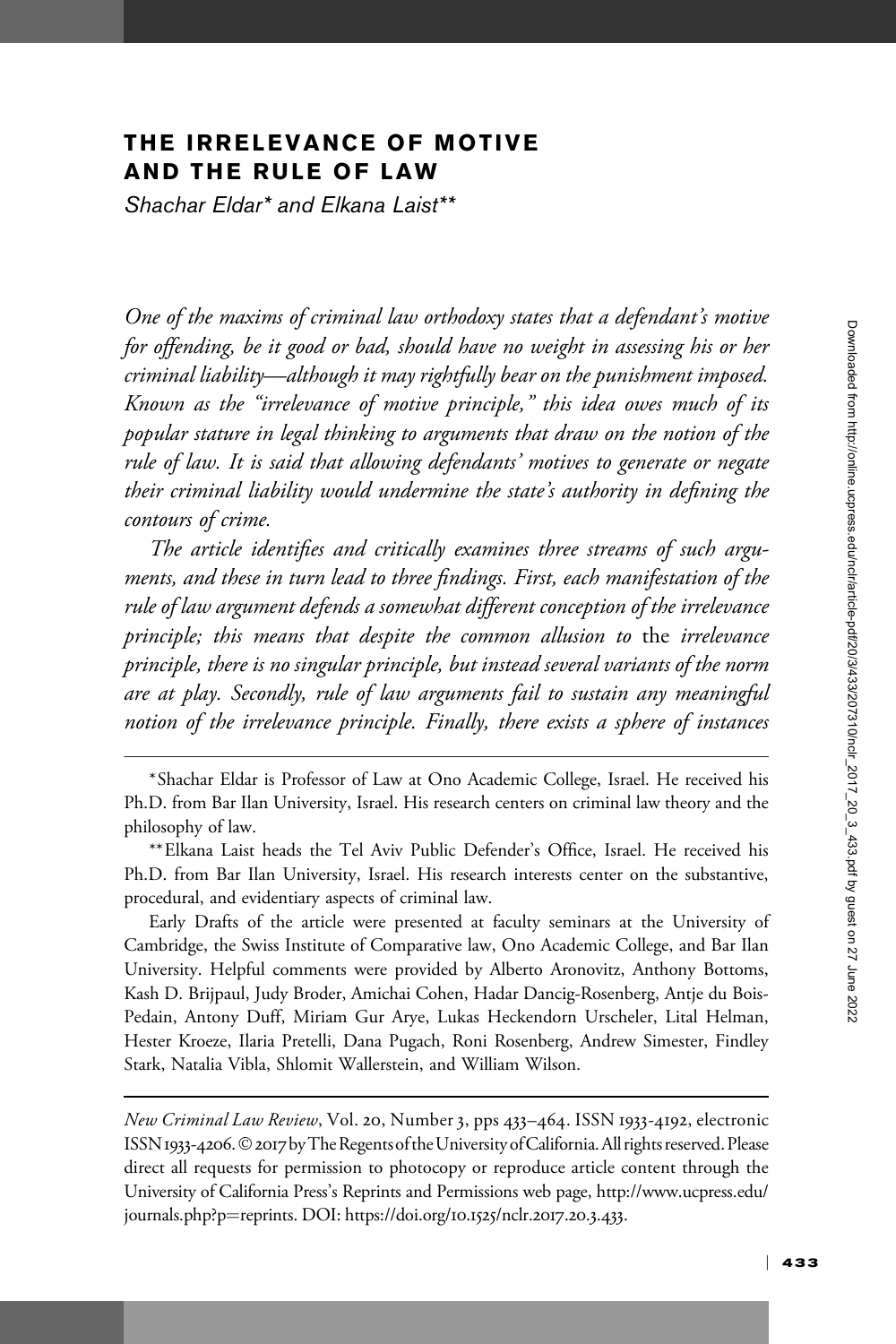where the careful application of motives to criminal directives may advance the rule of law by infusing legislation with added clarity and richness.

Keywords: criminal liability, criminal law theory, rule of law, motive

# INTRODUCTION

It is a maxim of criminal law orthodoxy that defendants' motives for offending—that is, the reasons or emotions that propel them to violate legal norms—should have no bearing on the assessment of their liability; hereinafter, the irrelevance principle. The courts, as well as numerous leading commentators, often view this idea as incontrovertible, ''for hardly any part of penal law is more definitely settled than that motive is irrelevant."<sup>1</sup> Despite its contentious nature, proponents of the irrelevance principle do not dispute that motives often hold evidentiary significance, e.g., in ascertaining the identity of the perpetrator. Furthermore, they concede that motives can be important to the administration of criminal justice through prosecutors' discretion, sentencing decisions, and parole board rulings. Nonetheless, these commentators have persistently argued that motives ought not to be given weight in determining a defendant's liability.

This article critically examines what is perhaps the most tenacious justification for the irrelevance principle: the enduring claim that allowing defendants' motives to generate or negate their criminal liability would

<sup>1.</sup> JEROME HALL, GENERAL PRINCIPLES OF CRIMINAL LAW 88 (2nd ed., 1960). Other accounts of the irrelevance principle's longevity within the criminal law include Guyora Binder, *The Rhetoric of Motive and Intent*, 6 BUFF. CRIM. L. REV. 1, 2 (2002) ("Courts and commentators incant the irrelevance of motive maxim in arguing against hate-crimes liability, for mercy-killing liability, against 'transferring' intent from one victim or offense to another, against some versions of the defenses of necessity and provocation, and against criminal negligence''); A.P. SIMESTER, J.R. SPENCER, G.R. SULLIVAN, & G.J. VIRGO, SIMESTER AND SULLIVAN'S CRIMINAL LAW—THEORY AND DOCTRINE 130 (5th ed., 2013) (''[I]t does not matter in principle what that background motive is''); RICHARD CARD, CARD, CROSS & JONES CRIMINAL LAW 103 (21st ed., 2014) (''The general rule is that the defendant's motives, good or bad, are irrelevant to his criminal liability, although they may affect the punishment imposed''); ALAN NORRIE, CRIME, REASON AND HISTORY 42 (3rd ed., 2014) (''It is as firmly established in legal doctrine as any rule can be that motive is irrelevant to responsibility''); JONATHAN HERRING, CRIMINAL LAW—TEXT, CASES, AND MATERIALS 200 (6th ed., 2014) (''it is often said that motive is irrelevant in the criminal law'').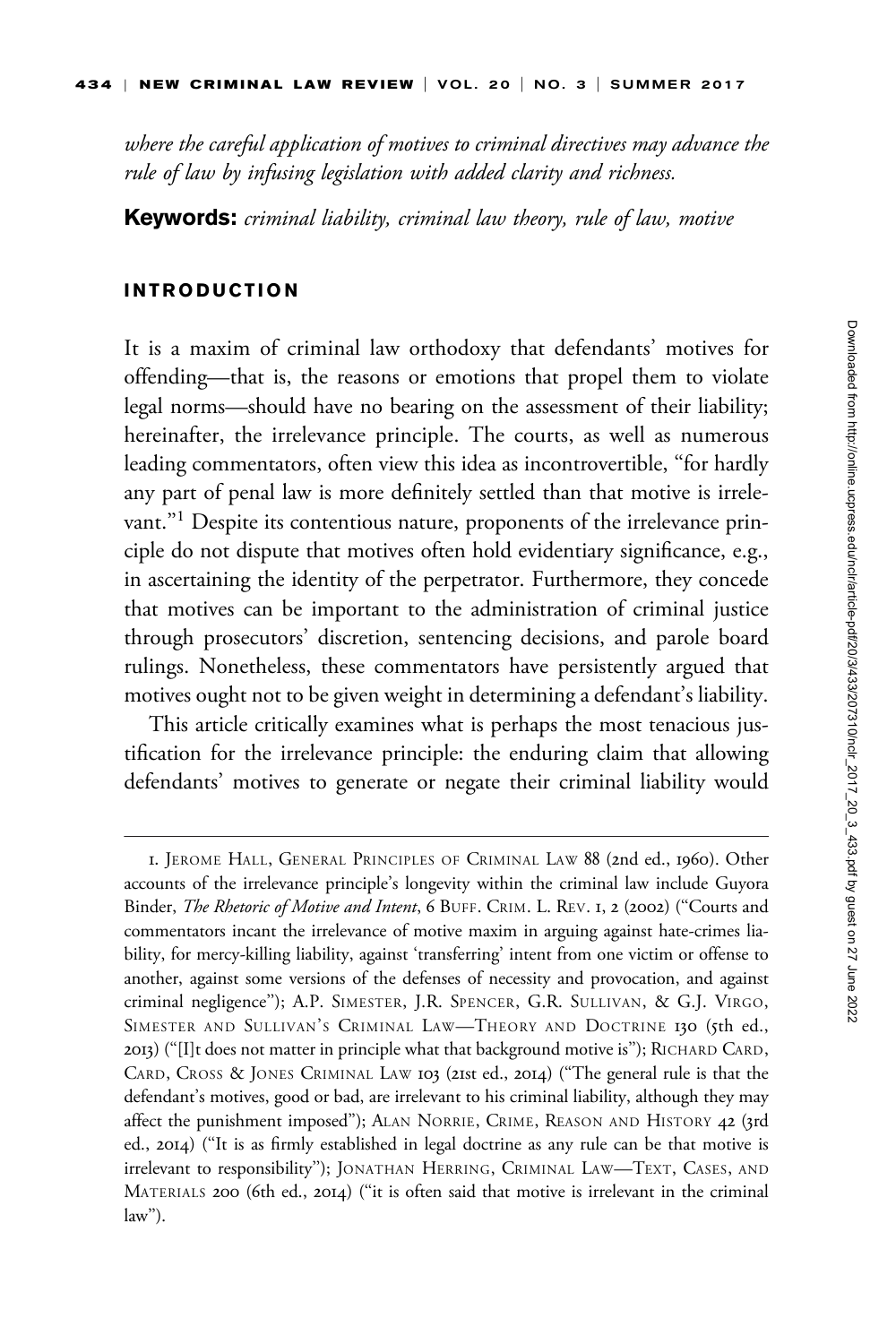undermine the rule of law, and in particular the authority of the state to define the contours of criminal prohibitions. This line of argument is centuries old and has been put forward by leading criminal law scholars dating back to Cesare Beccaria's warning in the mid-eighteenth century that giving weight to the reasons that propel defendants to act would necessitate a separate code for each individual and for each act.<sup>2</sup> Clearly, such a code would undermine the rule of law.

In what follows, three streams of the rule of law argument are identified and discussed. These in turn lead us to three findings. First, each manifestation of the rule of law argument defends a somewhat different conception of the irrelevance principle; this means that despite the common allusion to "the" irrelevance principle, there is no singular principle, but instead several variants of the norm are at play (section I). Secondly, rule of law arguments fail to sustain any meaningful notion of the irrelevance principle (sections II through VI). Finally, there exists a sphere of instances where the careful application of motives to criminal directives may actually advance the rule of law by infusing legislation with added clarity and richness (section VII).

# I. VARIATIONS ON THE IRRELEVANCE PRINCIPLE

Although it is not the only reasoning set forth in support of the irrelevance principle, $3$  the rule of law argument deserves separate attention. Justifications for the specific treatment of the rule of law argument include its prevalence in the literature and its endorsement by thinkers such as

<sup>2.</sup> CESARE BECCARIA, ON CRIME AND PUNISHMENT AND OTHER WRITINGS 22 (1995 [1764]). The rule of law argument has given support to the irrelevance principle in case law at least since Lord Coleridge's decision to deny an excuse from the shipwrecked sailors who killed and cannibalized a young cabin boy in order to save themselves from death by starvation in the classic case of R v Dudley and Stephens [1884] 14 QBD 273. And see John T. Parry, The Virtue of Necessity: Reshaping Culpability and the Rule of Law, 36 HOUSTON L. REV. 397, 405 (1999) (commenting that rule of law considerations entrenched within Victorian culture lead to Lord Coleridge's opinion in this case).

<sup>3.</sup> Alternative rationales for the irrelevance of motive principle include, inter alia, the unfairness and disutility in punishing emotions or stimuli that are beyond the agent's control; the need to maintain liberal neutrality in law; and the epistemic difficulty in establishing the internal thoughts and feelings of others (the ''other minds'' problem, including the conundrum of unconscious motives).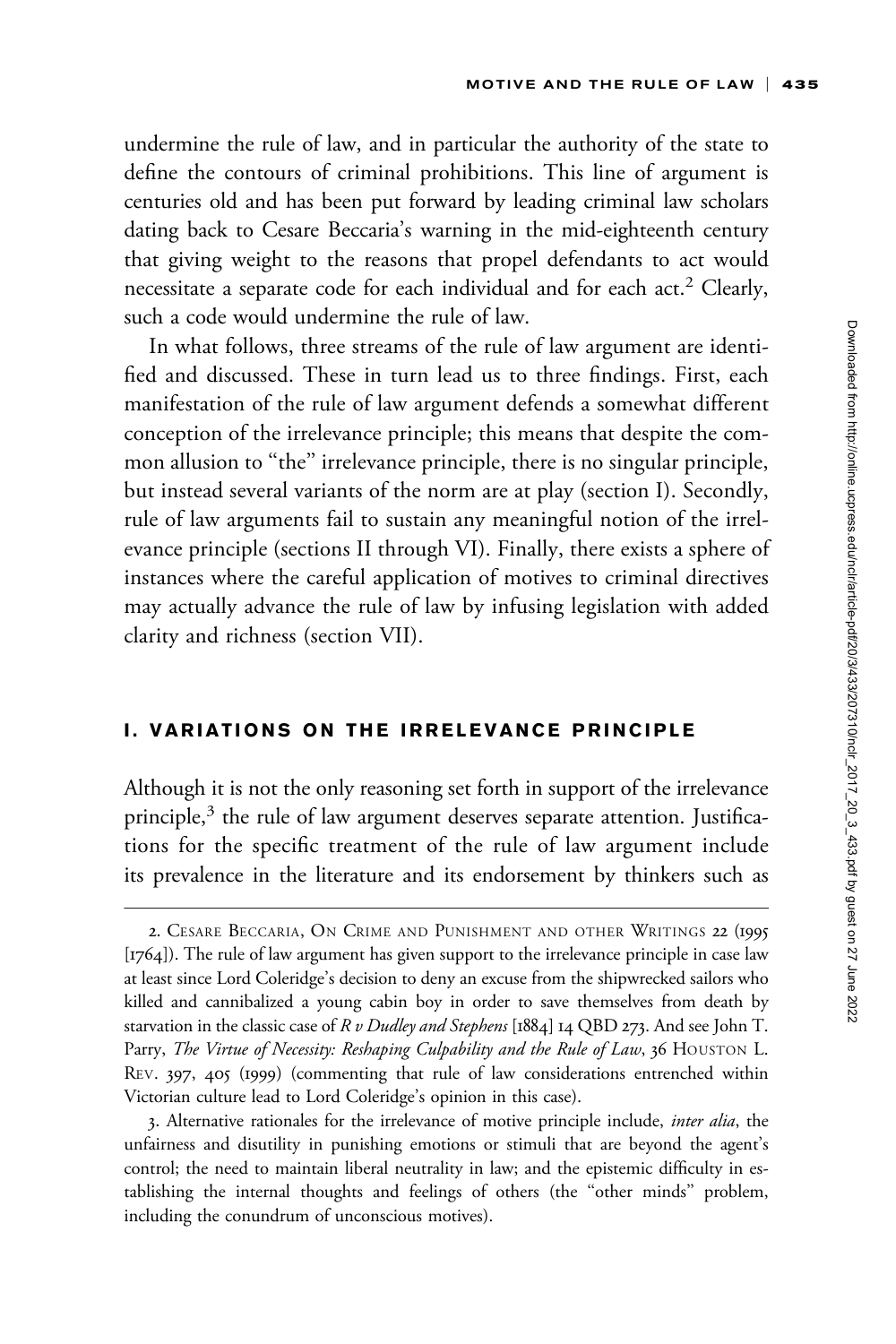Jerome Hall, Antony Duff, Jeremy Horder, and William Wilson. Just as importantly, and as we shall show, the rule of law argument is often summoned to vindicate a moderated account of the irrelevance principle, and should therefore be particularly convincing to those who might oppose the complete disregard of the defendant's motive in determining his or her criminal liability.

There are three lines of argument that purport to explain why an application of motives to criminal liability would subvert the rule of law, each of them defending a slightly different conception of irrelevance. The limits of the irrelevance principle (i.e., the limits of motives' relevance to criminal liability) differ depending on the justification given, diverging mainly according to the institutions that hold the discretion to decide which motives may bear on liability: the individual agent, the courts, or the legislature. Interestingly, this means that there is not one principle involved, but instead several possible norms are at play: the commentators who favor irrelevance do not have a singular concept in mind, which means that despite the common allusion to "the" irrelevance principle, this maxim is sustained only by the aggregate of diverging opinions.

We refer here to this plurality of norms in terms of the different variants of the irrelevance principle (stemming from different manifestations of the rule of law argument), and we discuss these variants in the following order: first, in section III we explore the argument that introducing individual motives into the assessment of liability deprives the legal directive of its objectivity. This line of argument endorses what we term a ''subjective'' variant of the irrelevance principle. Its supporters are concerned with a legal scheme that weighs each defendant's motives for offending de novo according to the defendant's own terms, expressing the fear that such a system would lose its ability to consistently coordinate social activity. In section IV we examine the "division of labor" variant of the irrelevance principle, where focus shifts from the individual defendant to the nexus of judicial decision making. Proponents of this permutation argue that the rule of law is undermined if, in order to assess liability, the court is allowed to introduce motives that are not pre-ordained by the legislature. Finally, after a short interlude to discuss Jeremy Horder's mixed variant within section V, we turn in section VI to the ''strict variant.'' For the advocates of this variant, even where it is the legislature who introduces motives into an assessment of criminal culpability, values that are closely associated with the rule of law, such as clarity and the even application of the law, are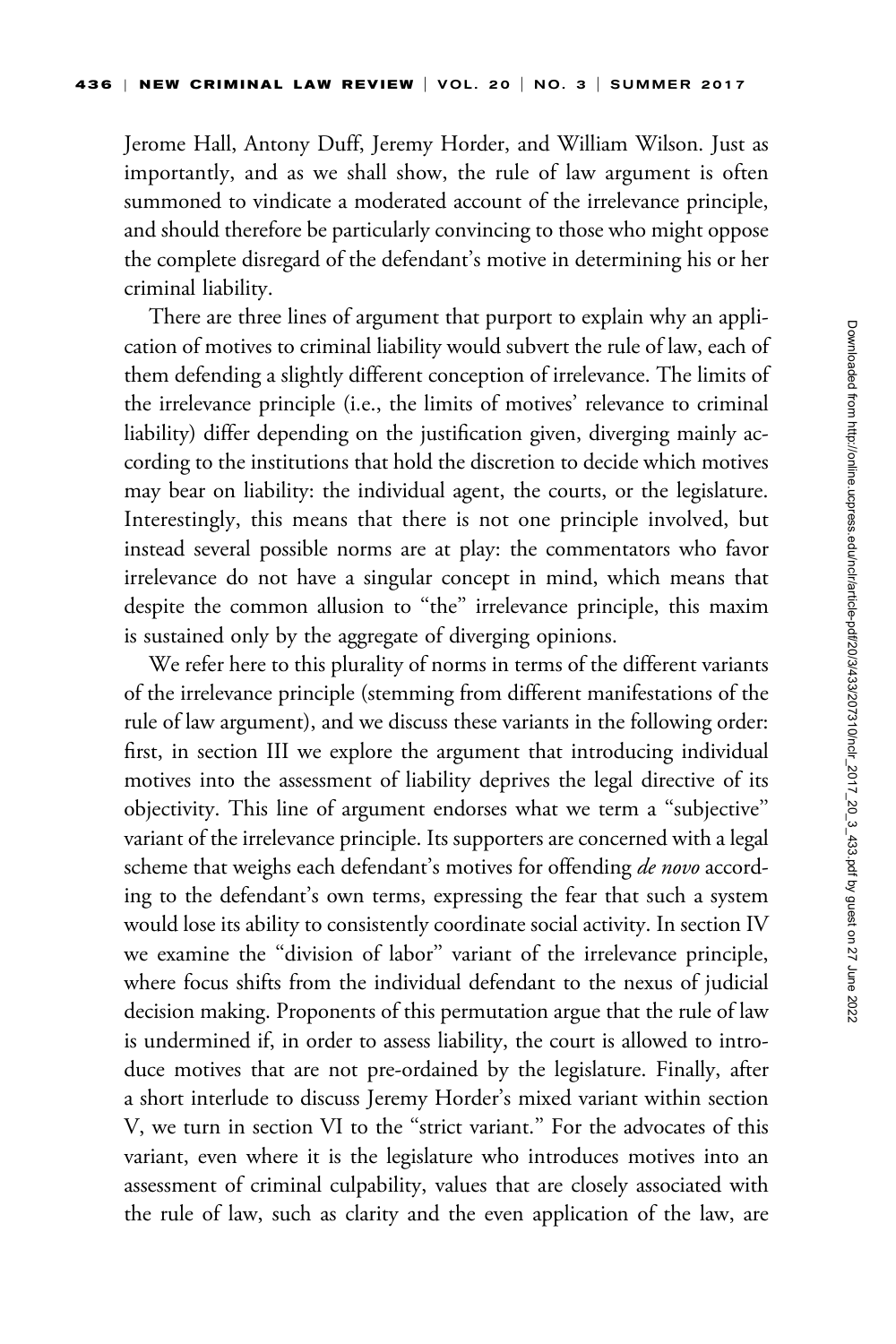compromised. By subverting these fundamental values, it is argued, the introduction of motives undermines the rule of law.

# II. POSITIVE LAW AND PRESCRIPTIVE NORM

The allure of the rule of law argument, encompassing all three variants, has been strong enough to safeguard the irrelevance principle's normative stature in legal discourse despite much evidence to the contrary in positive law. Descriptively, motives, on any plausible conception of this term, are relevant to liability, and do indeed figure in the definition of both offenses and defenses. The stock meaning of ''motive'' is the actor's ''reason for action'': A motivated act is one in which the actor, desiring the realization of a certain state of affairs  $a$  and believing that action  $b$  could reasonably bring about *a*, performed *b* in order to bring about  $a^4$  On this conception, the term "motive" at least partly overlaps with that of "intention,"<sup>5</sup> because an actor's intent may be coined in terms of his aim to satisfy his motive.<sup>6</sup> This idea was illustrated by Glanville Williams. In the crime of burglary, Williams states, "[t]here is an intentional entry, with the ulterior intent of committing a crime in the house; this ulterior intent is the motive of the entry, and is sometimes referred to as such, yet here it forms part of the legal definition."7 The conflation of intention and motive was elegantly summarized by Victor Tadros as follows: ''In standard cases, if a person intends to v in order to w and she wants to w for its own sake, she intends both  $v$  and  $w$ . She is also motivated by both  $v$  and  $w$ . She is motivated to  $v$ 

<sup>4.</sup> ANTONY DUFF, INTENTION, AGENCY AND CRIMINAL LIABILITY—PHILOSOPHY OF ACTION AND THE CRIMINAL LAW 38-73 (1990).

<sup>5.</sup> Intention and motive are not completely overlapping, however. First, as we shall see later in text of this passage, not all motives are re-describable as intentions; some motives, such as fear, anger, or hate, are better described as emotions and not intentions. Secondly, intention may refer to the actor's desire to act, as opposed to his desire to bring about the consequence, and this form of intention may not be comfortably interchangeable with motive; for this point, see SIMESTER ET AL., supra note I, at 128-29.

<sup>6.</sup> See, e.g., Viscount Radcliffe in Chandler v. DPP [1964] A.C. 763, 794-95: "All controversies about motives or intentions or purposes are apt to become involved through confusion of the meaning of the different terms, and it is perhaps not difficult to show by analysis that the ideas conveyed by these respective words merge into each other without a clear line of differentiation.''

<sup>7.</sup> See GLANVILLE WILLIAMS, TEXTBOOK OF CRIMINAL LAW 75 (2nd ed., 1983).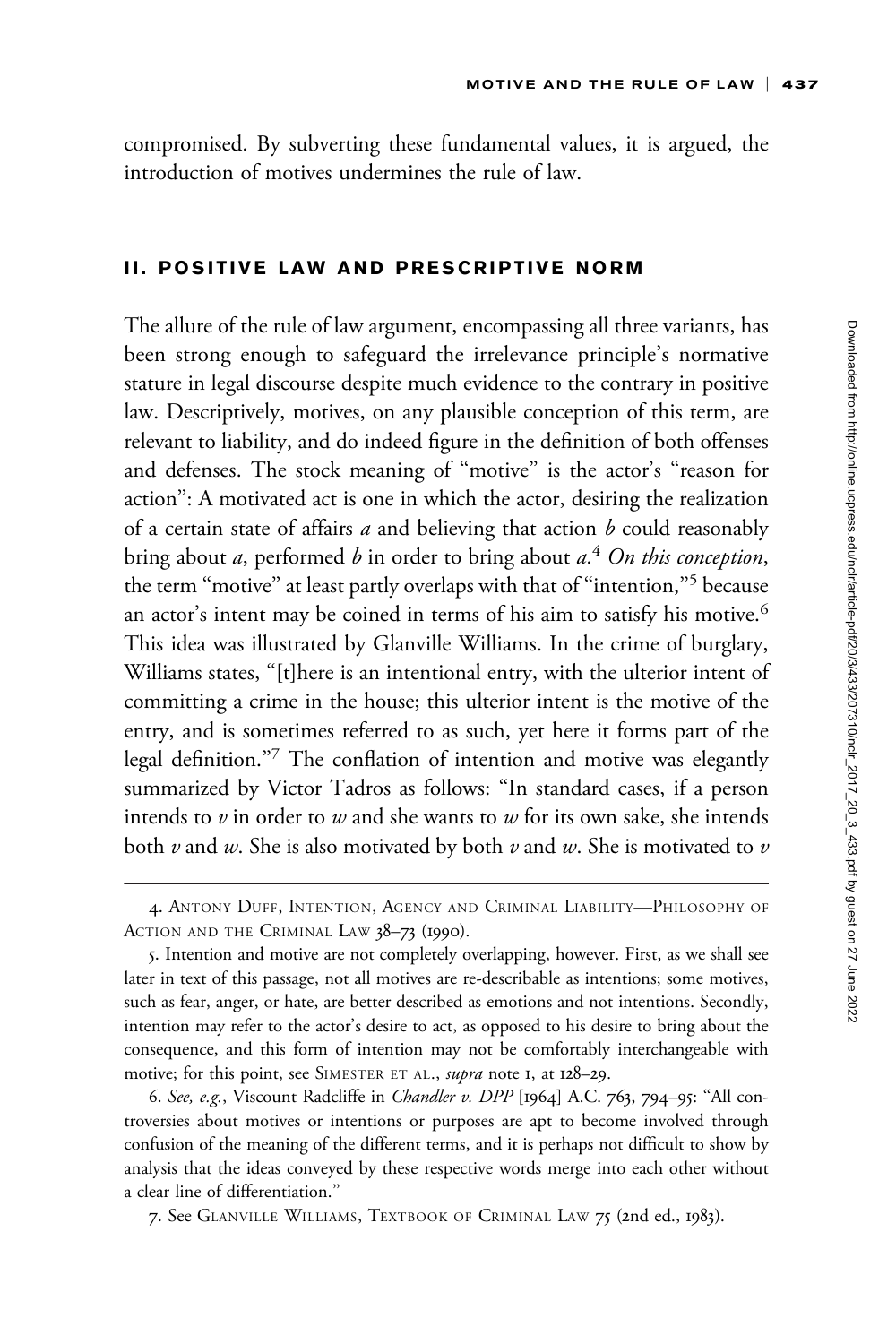for the instrumental value she believed it to have and she is motivated to  $w$ for the intrinsic value she believes it to have.''<sup>8</sup> Strikingly, there is no dispute among criminal law theorists that intentions are relevant, and indeed central, to criminal liability. Consequently, motives in the sense of reason for action find a place in criminal doctrine. Liability for conspiracy and attempt, for example, often requires the court to determine whether the defendant was motivated by a wish to consummate the offense.<sup>9</sup> Criminal law defenses may be founded on such motives as frustrating an attack, averting a greater evil, or avoiding a threat, in self-defense, necessity (where applicable) and duress, respectively.<sup>10</sup> The defendant's reason for action may be crucial to assessing the wrongfulness of his conduct as a matter of policy. The publication of what would otherwise count as obscenity may be permitted if it is accompanied by educational or artistic motives. In contrast, otherwise protected speech may become criminal libel if performed out of a motive to defame.<sup>11</sup>

Furthermore, some criminal directives recognize motives that are not synonymous with intentional states of mind, but consist of the *emotions* that have propelled the actor to perform the conduct in question. Motive in the sense of emotion functions on liability as a mitigating as well as an aggravating factor. Homicidal behavior that is predicated on the motives of fear or anger may receive the partial defense of provocation, or its modern incarnation ''loss of self-control,"<sup>12</sup> and violence or harassment that is motivated by hostility may form the basis for a racially or religiously aggravated crime.<sup>13</sup> Crimes involving open-textured normative elements such as ''dishonestly'' may also

<sup>8.</sup> Victor Tadros, Wrongdoing and Motivation, in PHILOSOPHICAL FOUNDATIONS OF CRIMINAL LAW 206 (R.A. Duff & S.P. Green eds., 2011). For a discussion of a different position, which states that motives differ from intentions in that the former constitute those reasons for action that are external to the definition of the offense, see text at note 18 infra.

<sup>9.</sup> In conspiracy liability: Criminal Law Act 1977, § 1(1); but see the House of Lords decision in R. v. Anderson [1986] A.C. 27. In attempt liability: Criminal Attempts Act 1981,  $\S$  I(I).

<sup>10.</sup> See e.g., Douglas N. Husak, Motive and Criminal Liability, 8 CRIM. JUST. ETHICS 3, 10–11 (1989). However, the requirement that justificatory defenses actually depend on the agent's motive is disputed by many contemporary commentators; see most recently DAVID ORMEROD & KARL LAIRD, SMITH & HOGAN'S CRIMINAL LAW 127–28 (14th ed., 2015).

II. For such examples, see HYMAN GROSS, A THEORY OF CRIMINAL JUSTICE 106 (1979).

<sup>12.</sup> Whereas when the defendant acted in a considered desire for revenge the defense does not apply; see Coroners and Justice Act 2009,  $\S$  54(4),  $\S$  55(3)–(4).

<sup>13.</sup> See Crime and Disorder Act 1998, §§ 28–33.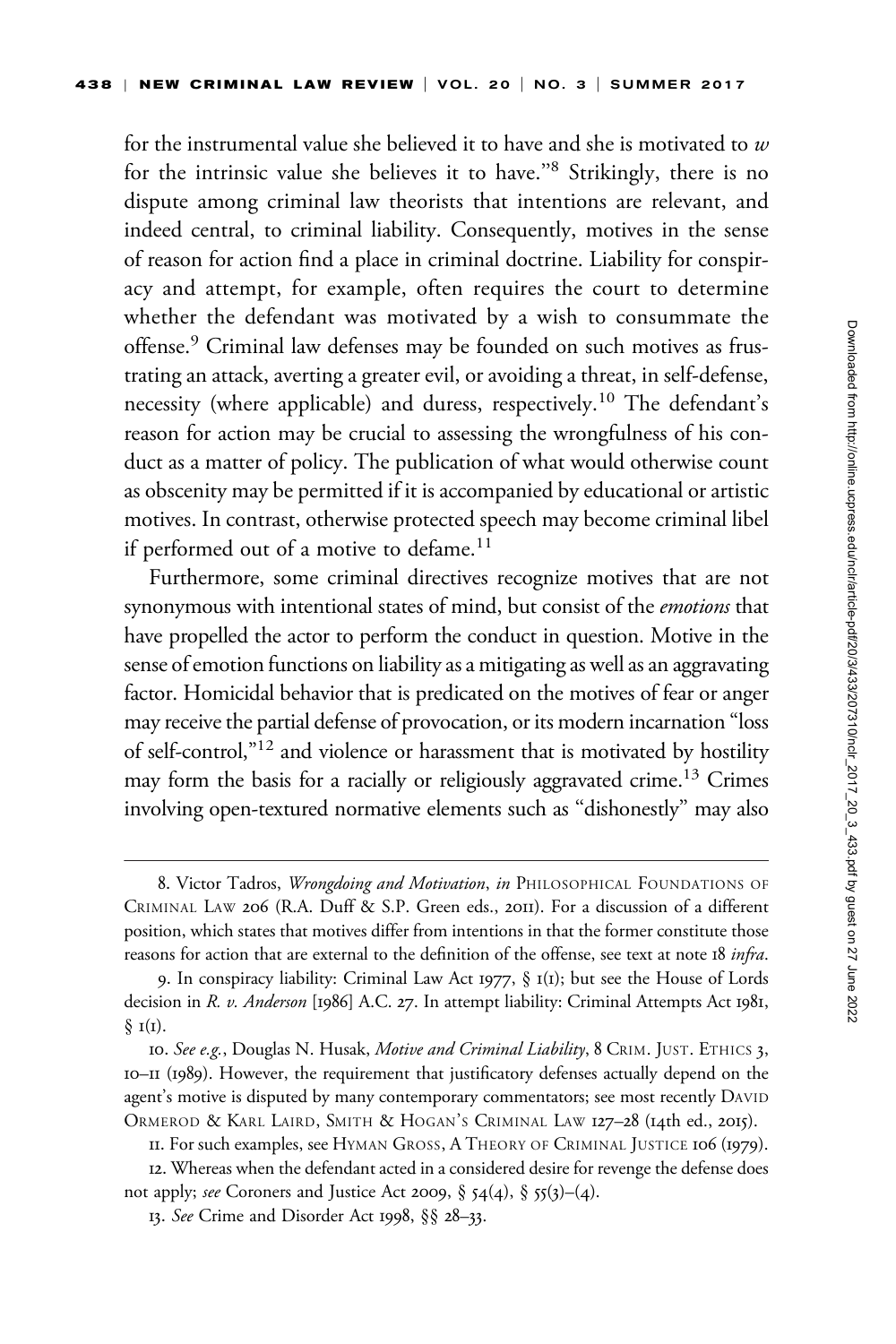fit in this category.<sup>14</sup> Drawing the precise ambit of motive within the criminal law and its relation to emotion and intent demands more attention than we can provide here.<sup>15</sup> However, for the purposes of the inquiry whether arguments based on the rule of law could support a convincing notion of the irrelevance principle, we may set aside the challenge of providing a precise definition of motives, and devote our analysis to constructing arguments that are relevant to both reasons for action and emotions.<sup>16</sup>

It is not new to point out that there are myriad examples of where motivations seem relevant to liability in positive law, and supporters of the irrelevance of motive as a normative principle generally do not dispute this phenomenon (though they may tend to undervalue its breadth). In light of that, one would expect those commentators who laud the normative benefits of the irrelevance of motive either to provide a radical conception of motive that is somehow independent of reasons for action and emotional states of mind, or else to offer a staunch critique of the doctrines and offenses that make reference to motive as it is commonly understood. This, however, is not what one finds in the relevant literature. Rather, proponents of the irrelevance principle tend to resort to a host of formulations and tactics designed to deal with the prevalence of motive in criminal law directives. The majority of writers simply ignore the problem by turning a blind eye to the motivational aspects of liability. Other writers venture to reconcile the obvious relevance of motives in positive law with the idea of an irrelevance principle by offering semantic solutions, such as naming all motivational elements in criminal law in terms of their specific content (e.g., "duress," "fear," or "hostility") $17$  or generally relabeling motives as ''intentions'' through a tautological conjuring feat by which ''whenever an intention to commit another crime is involved in the definition of a crime, it is generally referred to as intention and not as motive."<sup>18</sup> This statement renders

<sup>14.</sup> Martin Wasik, Mens Rea, Motive, and the Problem of "Dishonesty" in the Law of Theft, [1979] CRIM. L. REV. 543, 543; WILLIAM WILSON, CENTRAL ISSUES IN CRIMINAL THEORY 129 (2002).

<sup>15.</sup> The complexity of the issue may be exemplified by the fact that whereas some commentators base their theory of criminal law defenses on reasons for action (see note 10 supra), others devise an emotion-based theory instead. See notably EILEAN SPAIN, THE ROLE OF EMOTIONS IN CRIMINAL LAW DEFENSES (2011).

<sup>16.</sup> Support for the sensibility of appraising the irrelevance of motive principle without committing to any specific meaning of motive is found in Husak, supra note 10, at 5.

<sup>17.</sup> See text at note 10 supra.

<sup>18.</sup> GLANVILLE WILLIAMS, CRIMINAL LAW—THE GENERAL PART 49 (2nd ed., 1961).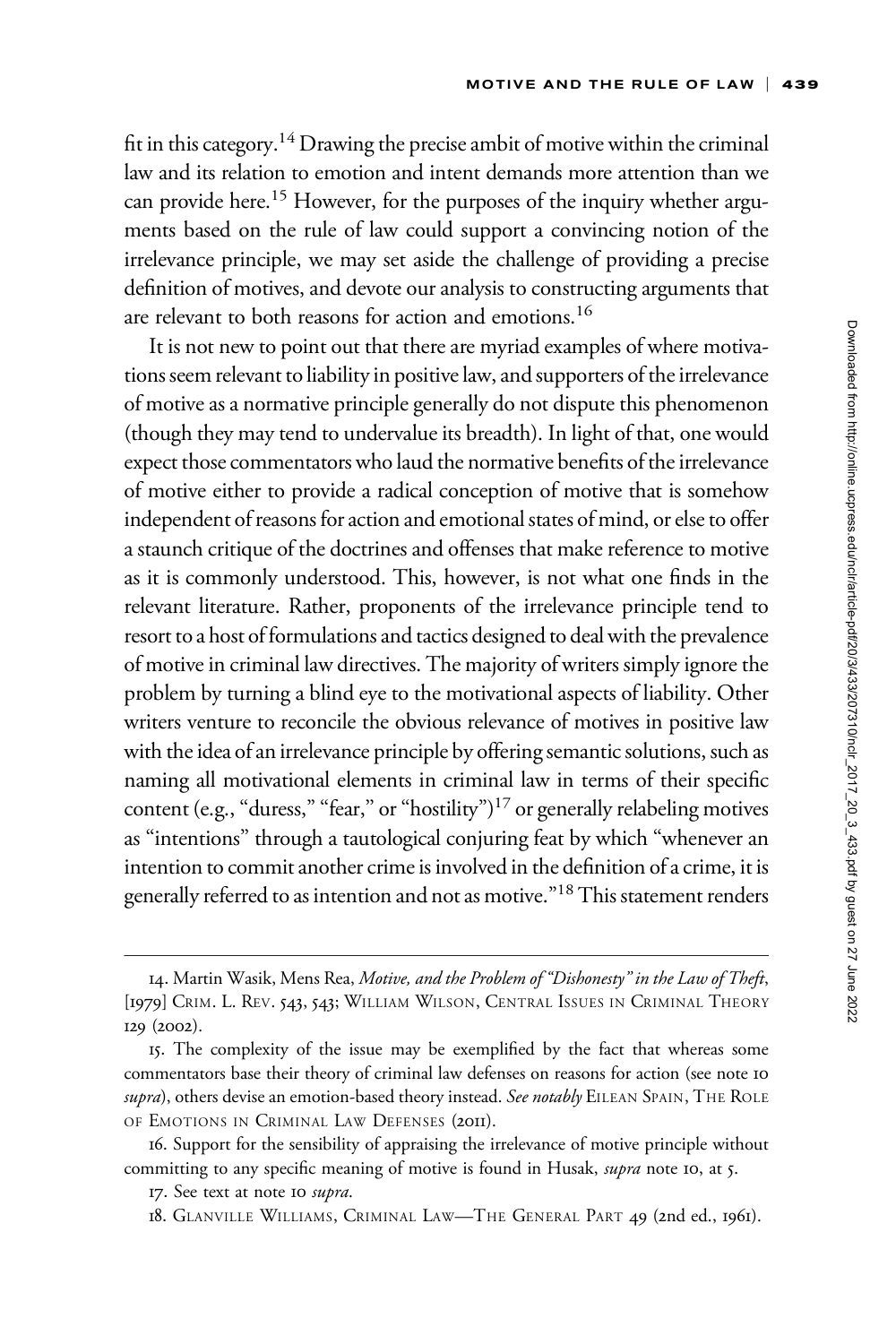the irrelevance principle descriptive rather than prescriptive: it is not concerned with whether motives should comprise elements of crime, but simply makes it so that they can never do.<sup>19</sup> A third group of writers resolves the issue by holding the irrelevance principle, while restricting its extent—either functionally, by rendering the principle inapplicable to either the legislature or the courts, or substantively, by attempting to discern the criteria for exceptions that render some motives relevant to liability. These are serious constructions that do not simply bypass the problem, and we shall encounter and discuss their like in sections III through VI below.

We see then that although the various doctrines and discrete offenses within the criminal law render the irrelevance principle descriptively false, it is nevertheless still believed by many to hold prescriptive merit, partly due to the perceived support offered by arguments founded on the rule of law. In what follows, we attempt to show that however influential the rule of law argument may be in supporting different notions of the irrelevance principle, on close scrutiny, none of the lines of argument that it has spawned convincingly demonstrate that the rule of law is particularly subverted by ascribing weight to motive. As a result, an irrelevance principle cannot be supported by such an argument.

# III. THE SUBJECTIVE VARIANT OF THE IRRELEVANCE PRINCIPLE

### A. Jerome Hall and Offenders' Discretion

The foremost spokesman for the rule of law argument in support of the irrelevance of motive principle in the twentieth century was Jerome Hall.

<sup>19.</sup> Williams, it seems, appreciated this shortfall of his explanation and conceded the interchangeability of much of what we refer to as motive and intention (see  $id$ , also WILLIAMS, *supra* note 7, at 75), and the tautological nature of this definition of the irrelevance principle has also undergone forceful criticism by Husak, supra note 10, at 6; Binder, supra note 1, at 5; and others. Yet, the tautological definition of the irrelevance principle is still held in mainstream criminal law literature. In Smith & Hogan's Criminal Law, it is straightforwardly contended that where a motivational element figures in the definition of an offense, "we should speak of intent or purpose rather than motive"; ORMEROD & LAIRD, supra note 10, at 128. Like Williams before them, Ormerod and Laird appreciate that such a formula renders motive irrelevant to liability by definition. They advocate it, however, as a means to uproot the ambiguities that result from the conflation the terms ''motive'' and ''intent.''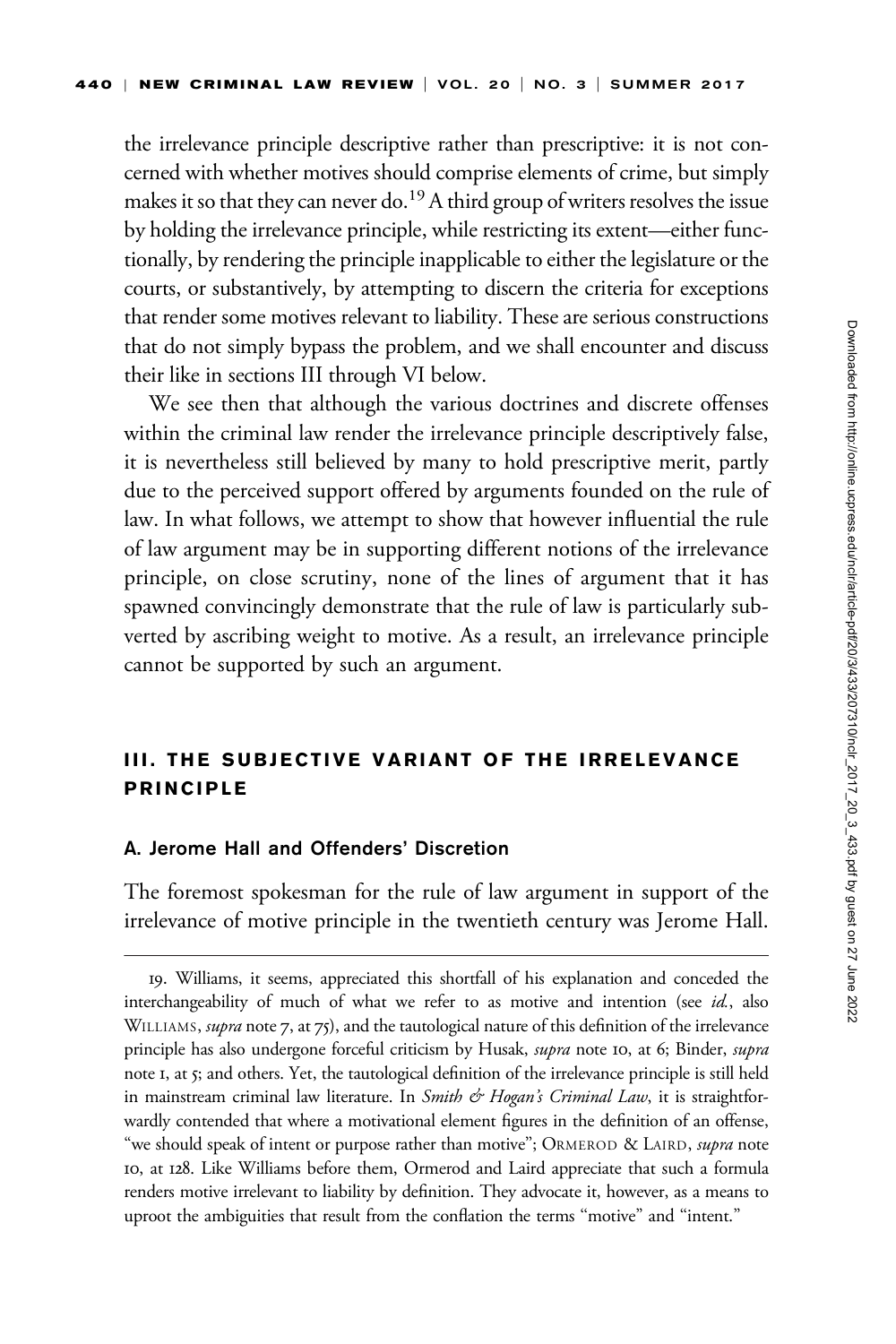Hall contended that ''the preservation of the objective meaning of the principle of mens rea and of legality requires that motive be excluded from the definition of criminal conduct."<sup>20</sup> Hall's concern was that granting relevance to motives in the assessment of criminal liability would mean allowing the agent's own estimate of the merits of his motives to determine the legal judgement of his liability. Not surprisingly then, he found the inclusion of motive to be objectionable, ''unless one is prepared to hold that every fanatic has *carte blanche* to wreak whatever harm he wishes to inflict."<sup>21</sup>

Hall's argument fails to establish a meaningful foundation for the irrelevance principle. The line of reasoning that it draws is unsuccessful because it relies too heavily on a wholly subjective understanding of the irrelevance principle, that is, the irrelevance resulting from an agent's own assessment of his motives. This account of the irrelevance principle is misplaced, because it is directed at a concept of fault that no one would seriously advocate except at the fringes of criminal law, where arguments are made in support of a rare recognition of a cultural defense (where criminal responsibility is negated or mitigated because the acts were committed ''under a reasonable, good-faith belief in their propriety based upon the actor's heritage or tradition<sup>"22</sup>) or for a restricted accommodation of subjectively unavoidable mistakes of law. Otherwise, neither motive nor any other element in the definition of either offenses or defenses functions as a wholly subjective fixture.

The relevant acts, circumstances, consequences, and mental requirements of legal directives are normatively determined by society. Where the definition of an offense or of an incriminating doctrine (such as attempt

<sup>20.</sup> HALL, *supra* note 1, at 102. This is because "neither the offender's conscience nor the personal code of ethics of the judge or the jury can be substituted for the ethics of the penal law'' (104). We address the concern with judicial discretion in section IV below, in our discussion of Antony Duff.

<sup>21.</sup> HALL, id. at 99. Martin Wasik concurred with Hall that revoking the irrelevance principle would result in individuals being tried entirely upon their own terms, thereby undermining the rule of criminal law. See Wasik, supra note 14, at 548-49. Wasik, however, is more tolerant than Hall to the inclusion of motive to the assessment of liability, and views it as part of law's respect to the idea of subjective fault (549).

<sup>22.</sup> JILL NORGREN & SERENA NANDA, AMERICAN CULTURAL PLURALISM AND LAW 175 (3rd ed., 2006). Notably, even staunch supporters of cultural defense impose strict restrictions on its applicability, and do not propose that privately held beliefs and customs should generally trump the law.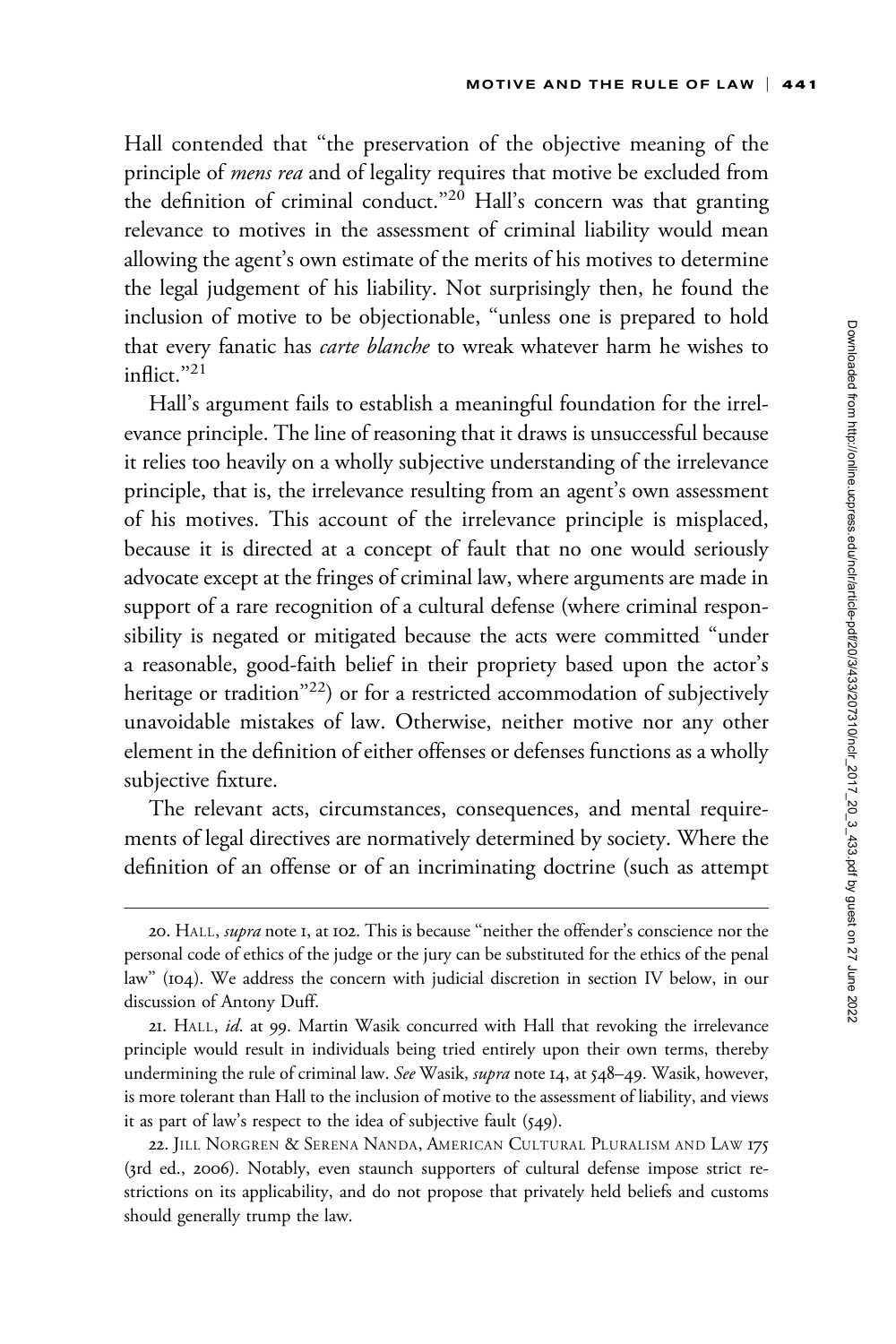liability) is not predicated upon a certain conduct, circumstance, or consequence, or a particular state of mind, it will not serve the defendant to plead the lack of these constituents in the case to be tried. Such a plea would only exonerate where these elements are pre-set as requirements of the criminal charge. Similarly, where a particular element does not form part of any recognized defense, the defendant will not be absolved by asserting that his conduct included that element. Naturally, the same logic applies to inculpating and exculpating motives; an agent's motive will bear on his liability only if it is a particular motive that is sanctioned by law. This is implied by the concept of authority, which in Razian terms means that the rule maker, as the commanding power, ''is replacing his authority for the addressee's judgment on the balance."<sup>23</sup>

## B. Motive as a Policy Issue

Contrary to Hall, allowing motives to factor into criminal responsibility does not result in a judicial system whereby each defendant's subjective assessment of his guiding motives is determinative. Ultimately, it is the law that sets the legitimate inculpating as well as exculpating motives by embedding them in doctrines such as attempt liability, crimes of ulterior intent, and motivational defenses.<sup>24</sup> In cases that evoke these doctrines, it is society and not the individual agent that is charged with making the relevant policy choices and deciding which motives absolve and which motives create or augment liability. (Indeed, even at sentencing, where motives may play a pivotal role in the judgment, the normative value of the defendant's motives is established by the court.)

To illustrate, even where motives are sanctioned, society will not be forced to absolve a violent attack performed out of bias or racial hatred simply because the attacker happened to believe that racism is a commendable and justifying motive for violent action. Indeed, the attacker's professed racial motive may subject him to harsher treatment if it is the law's assessment that racially motivated violence should be covered by an aggravated category of hate crime. Notably, a criminal law that dogmatically adheres to the irrelevance principle precludes any discussion concerning the

<sup>23.</sup> For Raz, this implies that ''it is never a justification that the agent had a desire, however strong, for something inconsistent with his following the order." JOSEPH RAZ, THE AUTHORITY OF LAW—ESSAYS ON LAW AND MORALITY 24 (1979).

<sup>24.</sup> See above, section II.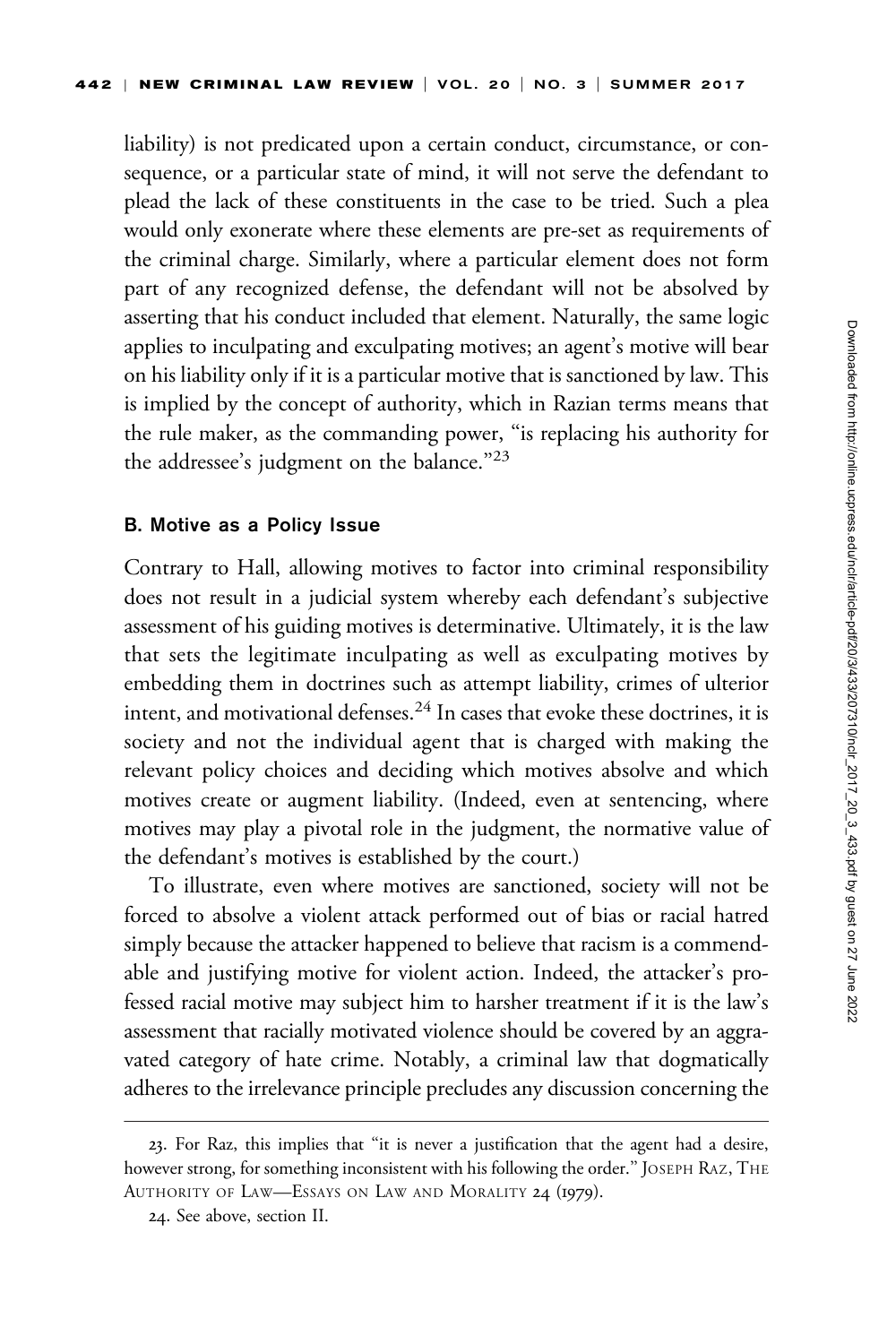merit of giving due effect to the difference between mere violence and hate crimes.<sup>25</sup> This limitation may, in itself, be detrimental to the rule of law's aspiration for fair treatment, which necessitates proportionality between transgressions and the severity of punishment imposed.<sup>26</sup>

Therefore, valid as the warnings against a wholly subjective criminal law may be, they are inapt in supporting any substantive meaning of the irrelevance principle, one that is concerned not with the value of motives as it is perceived by the individual, but as it is assessed by society and set by its laws.

# IV. THE ''DIVISION OF LABOR'' VARIANT OF THE IRRELEVANCE PRINCIPLE

# A. Antony Duff and the Distinct Tasks of Legislation and Adjudication

In the preceding section, we argued that the subjective variant of the argument for the irrelevance principle misdirects its attack by focusing on an idea of motive relevance for which no one seriously advocates. A more satisfactory measure for grounding the irrelevance principle was sought in a rule of law argument that stresses the potential harm to the validity of the criminal law that may ensue even where decisions as to relevant motives are not based on the defendant's point of view, but are left to the discretion of the courts. This variant of the rule of law argument is most closely associated with Antony Duff.27

Duff sets out to ''provide a coherent account of why motives should be irrelevant to liability."<sup>28</sup> He finds his answer in the embodiment of a "substantive doctrine about the 'rule of law' and the distinction between the tasks of legislation and adjudication."<sup>29</sup> Duff's argument shifts the scope from the distinction between general law and individual morality to the division of labor between parliament and the courts. The variant of

<sup>25.</sup> Except in sentencing. On the harm to the rule of law entailed by delegating motive considerations to the sentencing stage, see below, section IV.

<sup>26.</sup> We return to this point in section VII below.

<sup>27.</sup> R.A. Duff, Principle and Contradiction in the Criminal Law: Motives and Criminal Liability, in PHILOSOPHY AND THE CRIMINAL LAW 156 (R.A. Duff ed., 1998).

<sup>28.</sup> Id. at 170.

<sup>29.</sup> Id. at 174.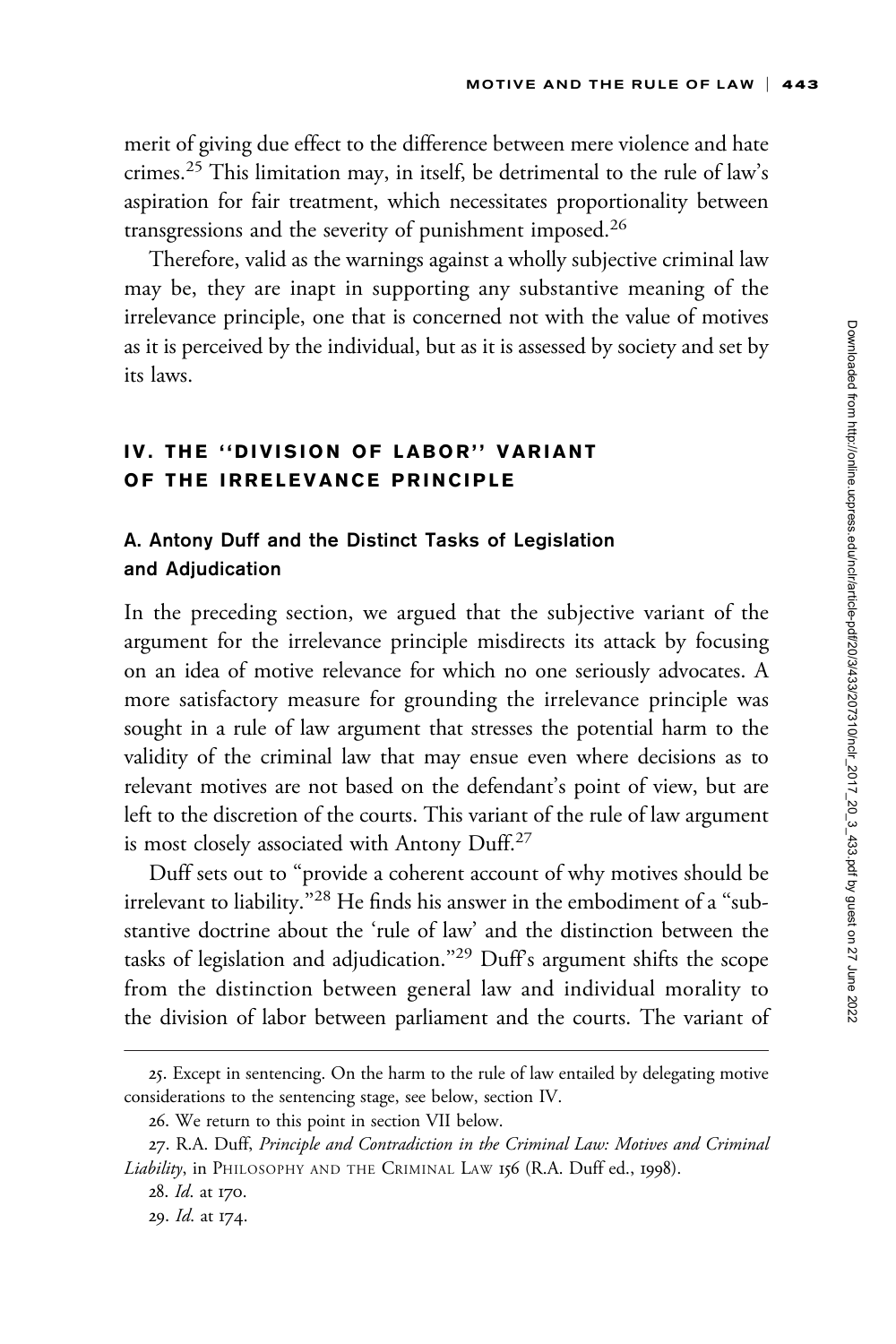the irrelevance principle that he advances is not directed exclusively toward individuals, who should not be allowed to use motives to override the standards decreed by society, but also, and more importantly, toward the courts, which are not authorized to construct inculpating or exculpation motives outside of what is otherwise provided for by legislation. The myriad ways in which defendants' motives may bear on liability are accounted for by the legislature's authority to define offenses and defenses that are predicated on such motives.<sup>30</sup> In Duff's own words:

By portraying the orthodox doctrine [of the irrelevance of motive] as a definitional truth *about* the task of *adjudication*, we can see it as embodying a substantive doctrine about the "rule of law", and the distinction between the tasks of legislation and of adjudication. ... The legislature defines crimes, by defining kinds of action that must count as criminal. Those definitions might include motivational factors, as identifying features of the relevant kind of action. ... Once the legislature has defined crimes, it is for the courts to apply those definitions to determine defendants' criminal liability; and in doing so, they should attend only to the issue of whether the defendant's actions matched the law's definition of a crime. $^{31}$ 

Notably however, the idea that it is generally the legislature's function to set the rules and the judiciary's to apply them is not particular to motives, and therefore does not substantiate the creation of a particular principle for the irrelevance of motives.<sup>32</sup> It may just as validly be said that courts should not base verdicts on intention or recklessness where these states of mind are not required within the definition of the offense (i.e., in crimes of negligence), but the truth of this statement need not entail (and has not entailed) a principle of the ''irrelevance of intention to verdicts'' or of the ''insignificance of the state of recklessness to guilt.'' The mores of legality dictate an attitude that is in general favorable to the

<sup>30.</sup> Id.

<sup>31.</sup> Id. (emphasis in the original).

<sup>32.</sup> This criticism of Duff is found in Binder, *supra* note 1, at 93–94. It could, however, be that Duff was simply using the irrelevance of motive principle as an illustration of the more general idea he advances in this article, i.e., rebutting the charge made by critical theorists that the criminal law is unprincipled or contradictory. Otherwise, a specific warning to judges and juries to attend only to legislated motives when reaching verdicts may be warranted if it can be shown that courts infringe the rule of law by attending to extra-legislation motives more often than they do with regard to other extra-legislation factors.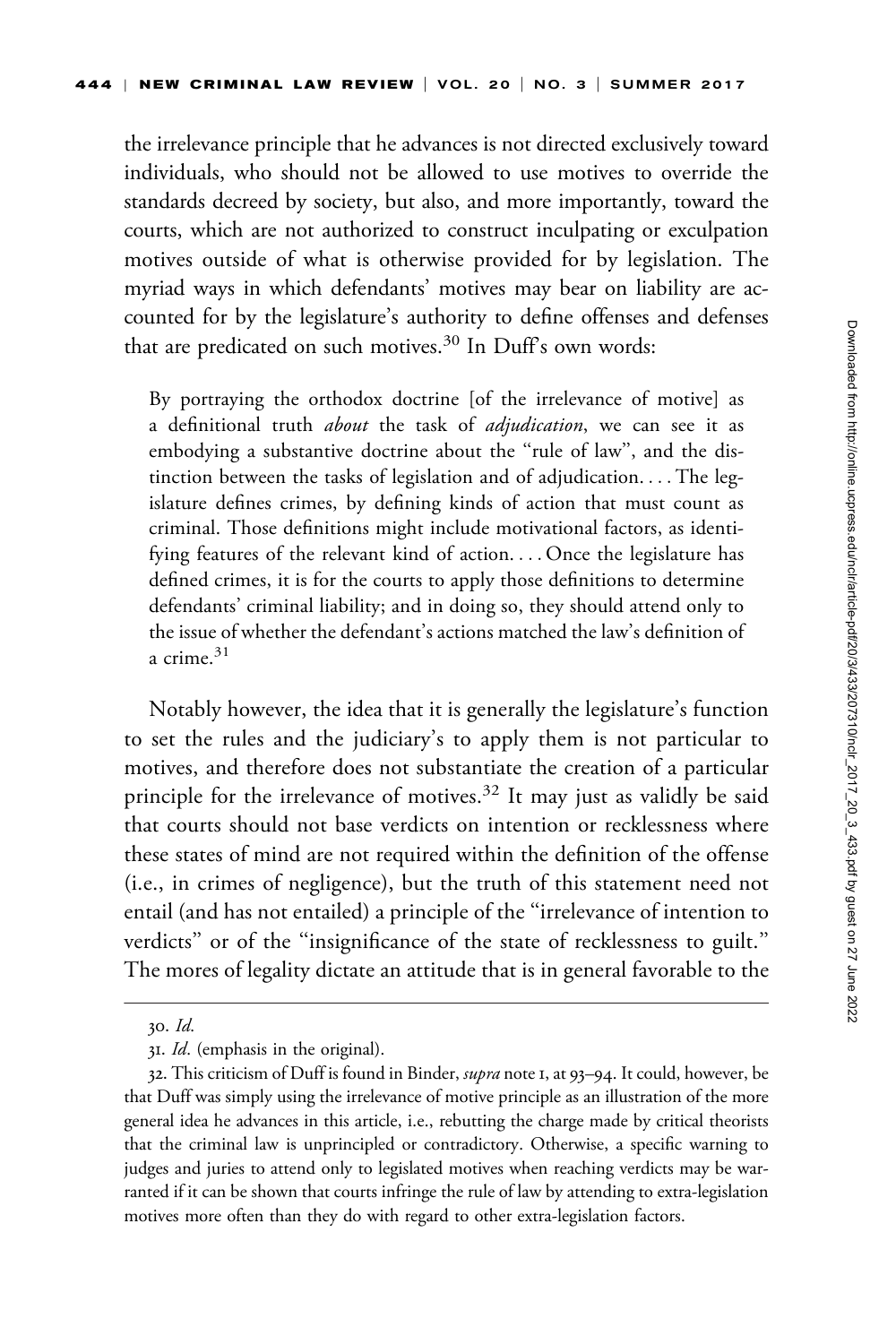idea that the legislature is the most suitable forum for defining the elements of crime, inclusive, but not exhaustive, of motives. It follows that the division of labor variant does not provide meaningful support for the notion that it is specifically motives that ought to be irrelevant to liability. Rather, it is a manifestation of the principle of parliamentary supremacy that has nothing in particular to say about the psychological phenomenon that we call motives.

Duff prefers the division of labor account of the irrelevance principle over the position that motives are relevant to criminal liability, explaining that the latter is open to criticism based on its failure to provide a principled distinction between motives that bear relevance to criminal liability and those that do not.<sup>33</sup> This criticism, however, unduly conflates two separate issues: the question, ''May motives be used as building blocks in the construction of criminal liability?'' and the query, ''If so, which motives should be taken into account and which should not?'' These are fundamentally distinct issues, the former dealing with the structure of liability and the latter concerned with its substance. Answering the latter query by demarcating relevant motives from irrelevant ones is a specific case of deciding which conduct to criminalize. To illustrate, deciding whether to view certain forms of speech as criminal when generated by feelings of hatred or by a motive to defame is a normative and cultural choice regarding the perimeters of the substance of criminal law—much like, say, deciding whether attempted suicide or homosexual conduct should be criminalized. And, although it is true that a mere rejection of the irrelevance principle does not, in itself, set out a rationale for accepting or rejecting specific motives as elements of offenses and defenses, the division of labor variant is also inapt.

The division of labor argument, if persuasive, would allow legislators to infuse motives into the definitions of inculpating and exculpating directives. However, it too does not indicate which motives may be legitimately employed. Tellingly, although Duff advances a very persuasive argument for legislative supremacy in selecting which motives criminal law ought to recognize, he does not provide the legislature with the criteria for making such a selection (which, presumably, will rely on the democratic rulemaking process).

<sup>33.</sup> Duff, supra note 27, at 173.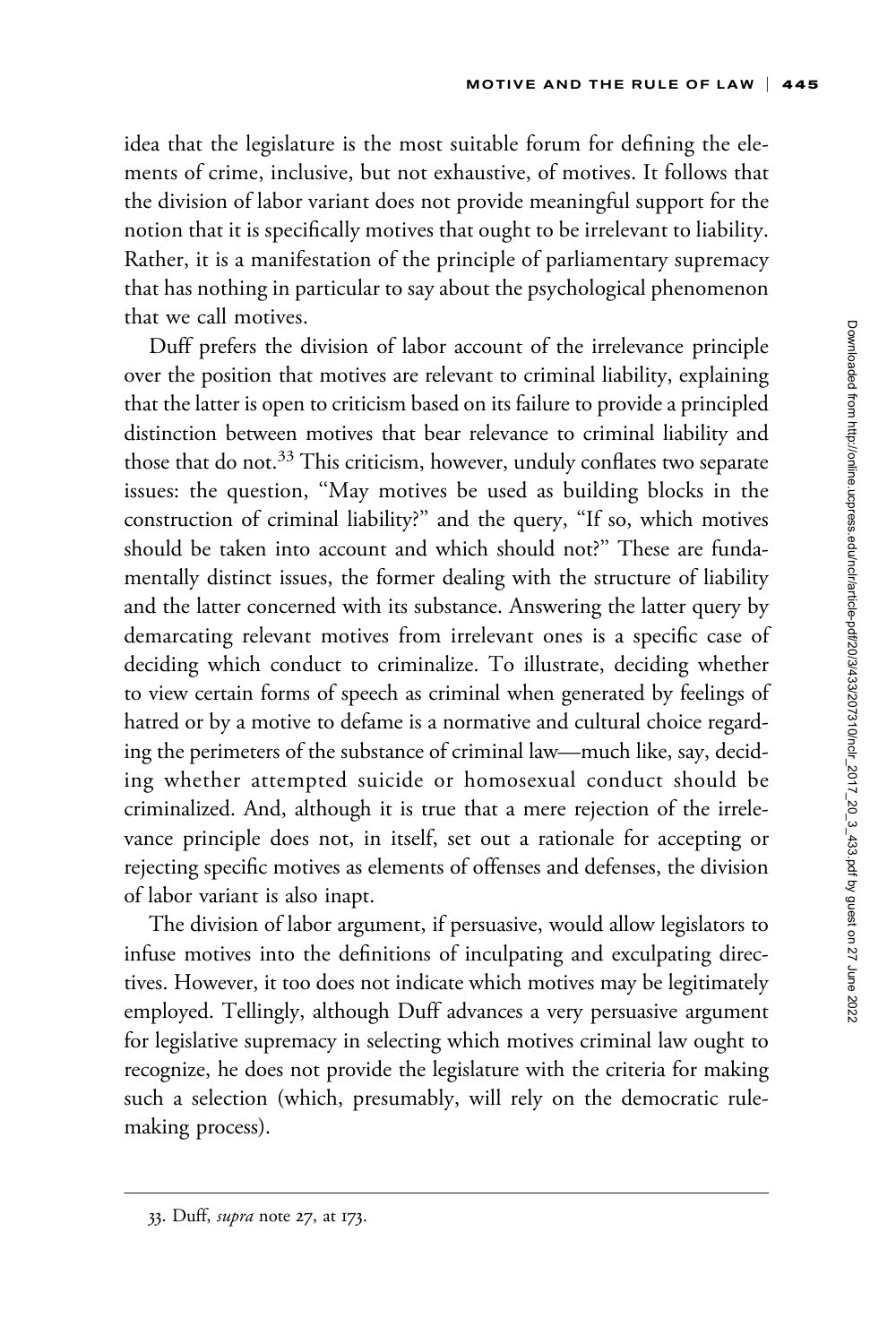## B. Motive at the Sentencing Stage

A further weakness of the division of labor variant, one which Duff expressly recognizes but perhaps undervalues, is its failure to explain why it is inapplicable at the sentencing stage, where courts are allowed to give great relevance in their judgment to defendants' motives, including motives not addressed by legislation. Arguing from the position of legality only emphasizes this anomaly. If the rationale for the lack of discretion at the stage of assessing liability is rooted in an apprehension that allowing the courts such discretion may detract from the clarity of the law and the certainty of its application, then this also applies, a fortiori, to the sentencing stage, where the questions of the type and the severity of punishment are decided.<sup>34</sup> Indeed, consigning motives to sentencing allows the law to maintain the appearance of strictly adhering to the rule of law, while the actual impairment of liberty is discretely left to the discretion of judges.<sup>35</sup> Such a practice undermines the rule of law by obscuring the actual consequences of one's conduct. $36$  This problem is amplified in jurisdictions that erode the standard of proof at the sentencing stage (i.e., where the obligation to accept reasonable doubt in favor of the defendant is replaced at sentencing by a benchmark focusing on the preponderance of evidence), detracting further from the ideal of certain application by relegating motives to a stage of the trial where judges hold more, rather than less, evidentiary discretion.<sup>37</sup>

Duff alleviates some of the tension created by the different treatment of motives in the two stages of judgment—as well as the tension between the rule of law and the relevance of motives for sentencing—by pointing to the legislature's inability to sufficiently capture the shades of moral judgment, and the entailed necessity of formulating broad categories of crime. The limits of legislation specificity dictate that each offense encompass a diversity of conduct tokens of varying severity, and this variety is accounted for

<sup>34.</sup> To this we may add that some motives constitute rules of conduct, designed to guide citizens—in contrast to decision rules, which are intended to direct adjudication—and these motives should therefore form part of the offense definition. On this issue see text to note 72 below.

<sup>35.</sup> Norrie likens this practice to having one's cake and eating it too. NORRIE, supra note 1, at 56.

<sup>36.</sup> George P. Fletcher, Individualization of Excusing Conditions, 47 S. CAL. L. REV. 1269, 1307 (1974).

<sup>37.</sup> Binder, supra note 1, at 92.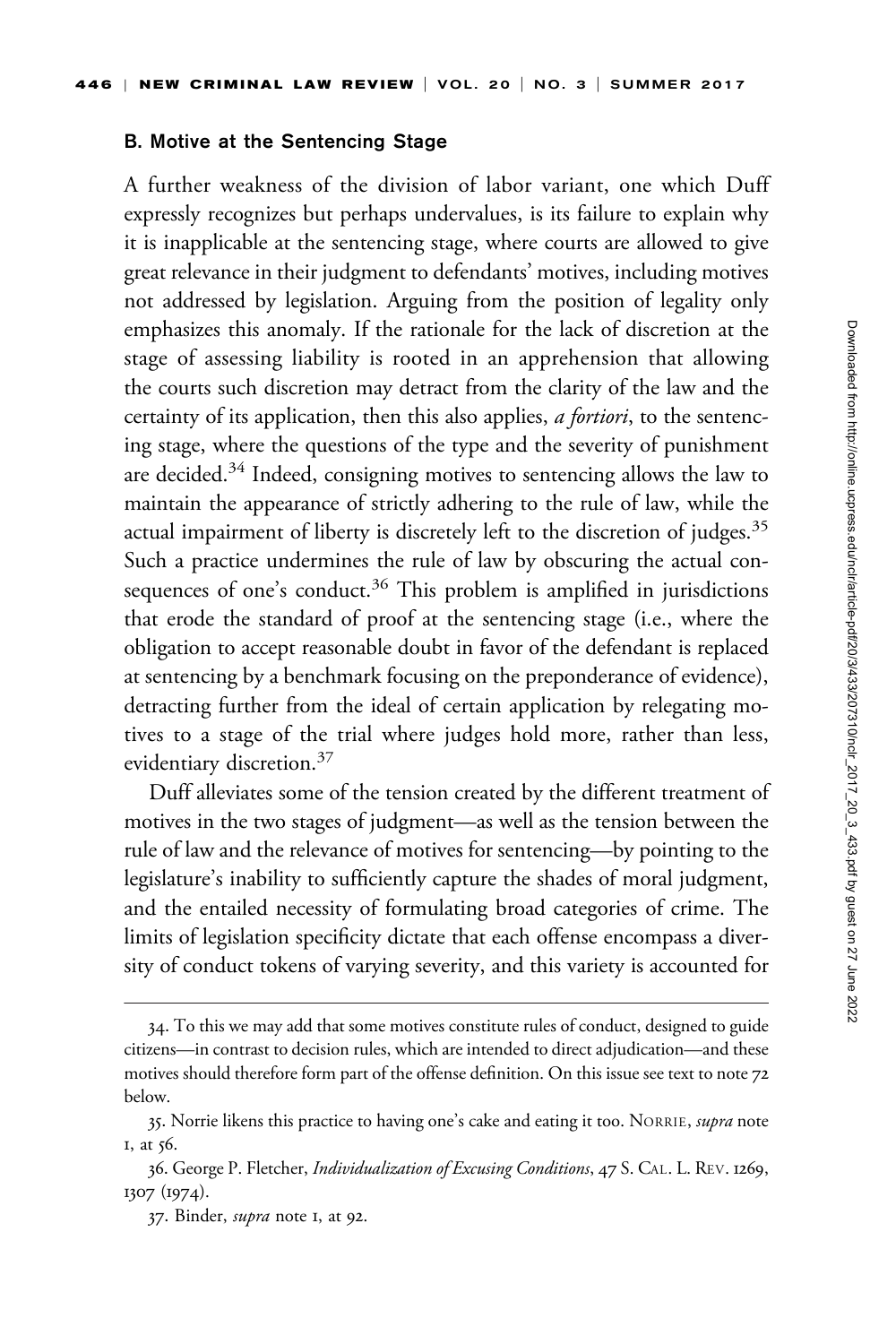within sentencing discretion. The sentencing stage centers on the individual defendant. It is therefore more suited than generally applied legislation to provide an individually tailored judgment and may thus be less restricted than otherwise by the constraints of legality.<sup>38</sup> This elucidation goes a long way toward consolidating the rule of law with sentencing discretion, but it does not salvage the irrelevance principle. The problem is that this point does not explain why motives specifically may only be legitimately introduced by courts at the sentencing stage.<sup>39</sup> More generally, since the defendant may adduce evidence of his good motive in order to reduce his punishment "perhaps to vanishing-point,"<sup>40</sup> the strict separation between the two layers of judgment places too much importance on the division of the trial into stages.

## C. Motive and Judicial Interpretation

Possibly, the division of labor variant may be salvaged by reconstructing it as a principle of interpretation, stating that where legislation leaves space for judicial interpretation, courts are barred from resorting to motives as distinguishing criteria between cases. To make sense, this formula must specify the unique characteristics of motives that render them unsuitable as interpretive tools. Duff himself does not aspire to such a project. Indeed, such a venture would be foreign to his cause, considering that he does not reject the relevance of motives to assessing liability (he accepts that legislators may resort to motives in defining wrongdoing), nor does he maintain that courts are ill-equipped to decide questions of motive (he allows for such decisions in the sentencing stage).

Duff's stated objective in his article is to argue against critical theorists who find that criminal law can never be principled because it is founded on an irreconcilable contradiction between law's aspiration for liberal individualism and the state's need for social control.<sup>41</sup> The professed catalyst to

<sup>38.</sup> Duff, *supra* note 27, at 175–77.

<sup>39.</sup> It may further be argued that the binomial nature of the liability verdict, as opposed to the scalar nature of the sentence, justifies some differences in the factors considered. This again only shows that the sentencing stage is the more flexible of the trial stages, but does not offer an explanation that says anything specific about motives.

<sup>40.</sup> WILLIAMS, *supra* note 7, at 75. And see, to the same effect, HALL, *supra* note 1, at 102. 41. Duff, supra note 27, at 156–57.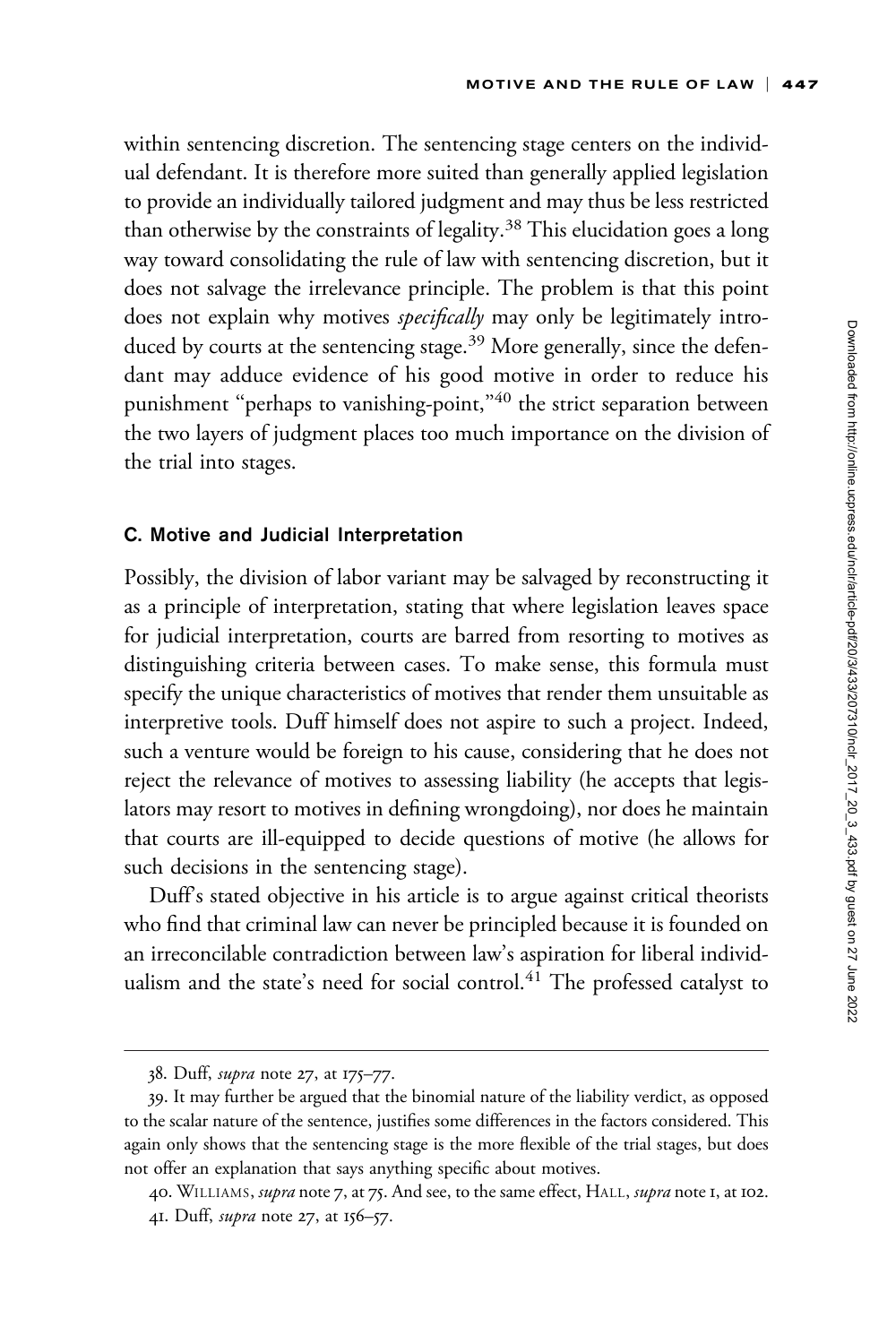Duff's argument is Alan Norrie,<sup>42</sup> who maintained that the criminal law is found to be in contradiction to its avowed commitment to liberal individualism when it disregards, for example, political motive as a defense against the offense of disturbing the peace, and deprivation as a defense to property offenses. In a forceful defense against critical contentions, Duff reconciles this seeming contradiction by stressing the fact that the legal system includes forums where citizens can effectively express their political views, and receive some measure of social security that may aid the financially distressed. Duff allows that we may sometimes feel uncomfortable because of the conviction of deprived or conscientious defendants. Nonetheless, he argues that the discomfort caused by such convictions should not be attributed to any inherent contradiction within the criminal law, but rather to the malfunction of the social institutions on which the moral foundation for the law's claim on such defendants is conditioned.<sup>43</sup>

Yet, the fact that jurists have associated the idea of irrelevance specifically with the element of motive in spite of all the evidence regarding motive's relevance within positive law, may indicate that law is particularly ambivalent in its regard to this element of responsibility. This instinct to conceal law's reliance on motive in assessing liability plays into the hands of critics such as Norrie, who rightfully question the resilience of the irrelevance principle.

# V. A COMBINED VARIANT: MOTIVE IRRELEVANCE AND EMERGENCY CASES

# A. Jeremy Horder on the Irrelevance Principle

Before we move on to discuss a third, "strict" variant of the irrelevance principle, let us pause to assess Jeremy Horder's version of the rule of law argument, which entwines the two themes discussed in the preceding segments of this article: Hall's value subjectivism and the idea of division of labor. Importantly, Horder's account of the rule of law argument purports not only to explain why motive ought to be irrelevant to criminal liability and excluded from the evaluation of liability as a rule, but also to

<sup>42.</sup> NORRIE, *supra* note I, at 4I-57.

<sup>43.</sup> Duff, supra note 27, at 179–89.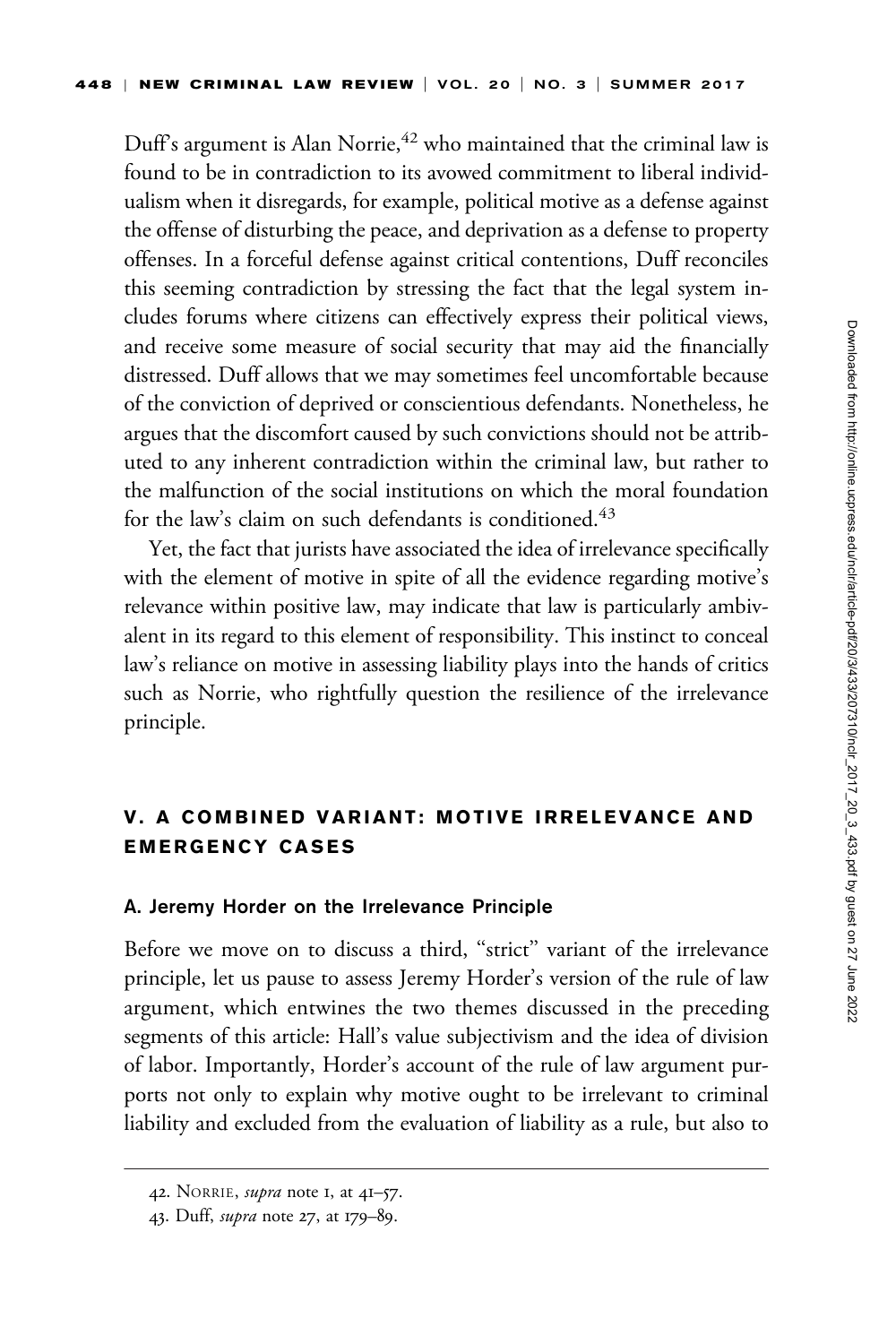account for the exceptional cases where motives do figure into an evaluation of responsibility.<sup>44</sup>

Without discussing Hall, Horder nevertheless seems to share Hall's premise that the irrelevance principle is needed to safeguard the legal order from having to concede that each defendant's normative model of motivations overrides the generally formulated decrees of society. Thus, he presents the irrelevance principle as a necessary fortification against a norm that would allow each actor to ''substitute his or her own conception of a just resolution of a problem for that of the polity,"45 and act according to his or her "own assessment of the morally relevant reasons."46

As we have seen in appraising Hall's argument,  $47$  this conception of the irrelevance principle is problematic because it focuses on a kind of value subjectivism for which no one seriously argues, irrespective of the relevance of motive. The actor's normative valuation of the reasons or emotions that have led him to act would not guide the legal response to his actions, whether motives are deemed relevant to liability or whether the irrelevance principle is intact. Horder's analysis, according to its own language, provides a rationale for a variant of the irrelevance principle that stipulates that an agent's subjective assessment of his motives for action is irrelevant with respect to the law's appraisal of his criminal liability. This position is misdirected because the agent's subjective assessment of any of the elements of the offense—mental as well as physical—is in general not relevant to his responsibility. All elements of the offense, not only motives, are determined by law or, in Horder's terms, the collective, which can assess the long-term effects of inculpating behavior.

# B. The Case of Motivational Defenses

Horder advances his theory by pointing to a division of labor that exists in the normative valuation of motives between the individual actor and the law. According to Horder, in the majority of cases, the individual is less able than the collective to successfully appraise the long-term ramifications of his decision to allow a particular motive to override a criminal directive.

<sup>44.</sup> Jeremy Horder, On the Irrelevance of Motive in Criminal Law, in OXFORD ESSAYS IN JURISPRUDENCE—FOURTH SERIES 173 (J. Horder ed., 2000).

<sup>45.</sup> Id. at 183.

<sup>46.</sup> Id. at 187.

<sup>47.</sup> Above, section III.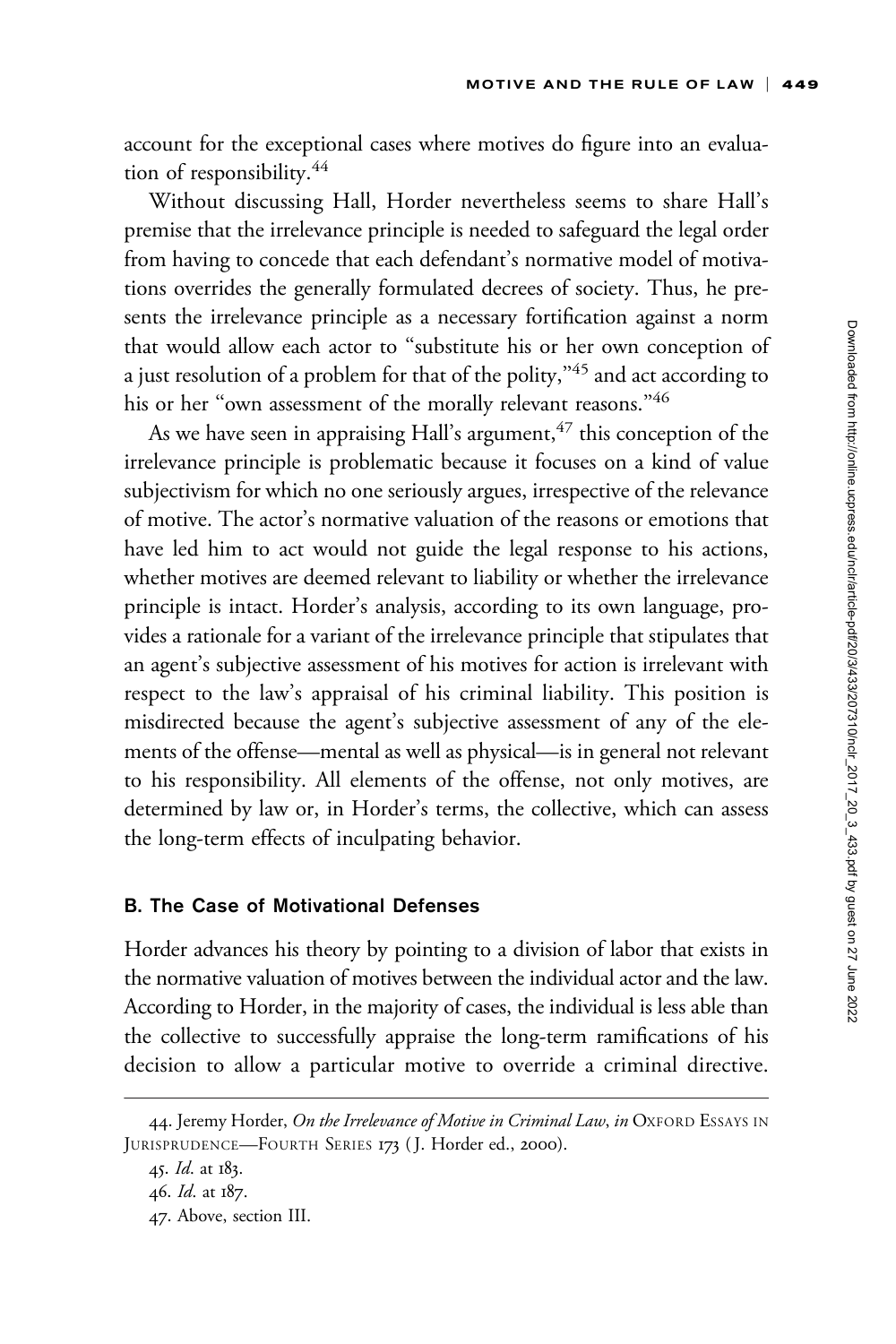Consequently, his subjective appraisal of his motive is denied, and he is expected to submit to the collective dictum reflected in the pronouncements of the law. Horder contrasts this usual scenario with those that give rise to pleas of self-defense, necessity, and duress. According to Horder, the success of such pleas often hinges on whether the agent's action was motivated by the exculpating conditions of the defense. What allows the law to concede the relevance of the agent's motive in such defenses is the fact that they invariably arise in rare situations, ''one-off emergencies'' in Horder's terms, where an acquittal based on the agent's motivation and choice will not serve much of a precedent or bear any far reaching socio-ethical implications. In these instances, the law can afford to delegate the act of appraising of the values involved to the individual facing the emergency, and allow him to act at will without consulting the collectively designed rules of conduct. As Horder illustrates, necessity may be afforded to a mountaineer who finds himself in an unexpected, life-threatening situation in which his only options are either to freeze or to break into a cabin and seize some supplies. In such a case, he is acting in a one-off emergency.<sup>48</sup>

#### C. Setting the Limits of the Defense

Horder's over-reliance on a subjective version of the irrelevance principle undermines his analysis of the division of labor between the individual and society, which he uses to explain the exceptions to the principle. By pointing toward those occurrences that are rare enough to lessen the need for a full collective process of reasoning (or render such a process too costly to be efficient), Horder wishes to discern the sphere in which the law allows an agent to apply his own reasoning regarding his motive. However, this is not how these exceptions operate. Just as it is the collective that defines the elements of offenses, it is also the collective that decides the elements of defenses. Even in cases of rare emergency, it is not the agent's choice of motives that is decisive but the law's: $49$  the

<sup>48.</sup> Horder, *supra* note 44, at 177. A line may be drawn between Norrie's critical claim in his Crime, Reason and History (supra note 1) regarding society's tendency to treat motive as irrelevant where it threatens the social order that the law aims to preserve, and Horder's thesis about the relevance of motive in one-off emergencies, where the sporadic introduction of motive presumably would not put the social order under threat.

<sup>49.</sup> We assume here, with Horder, the position that predicates self-defense, necessity, and duress on motive. See discussion above, section II.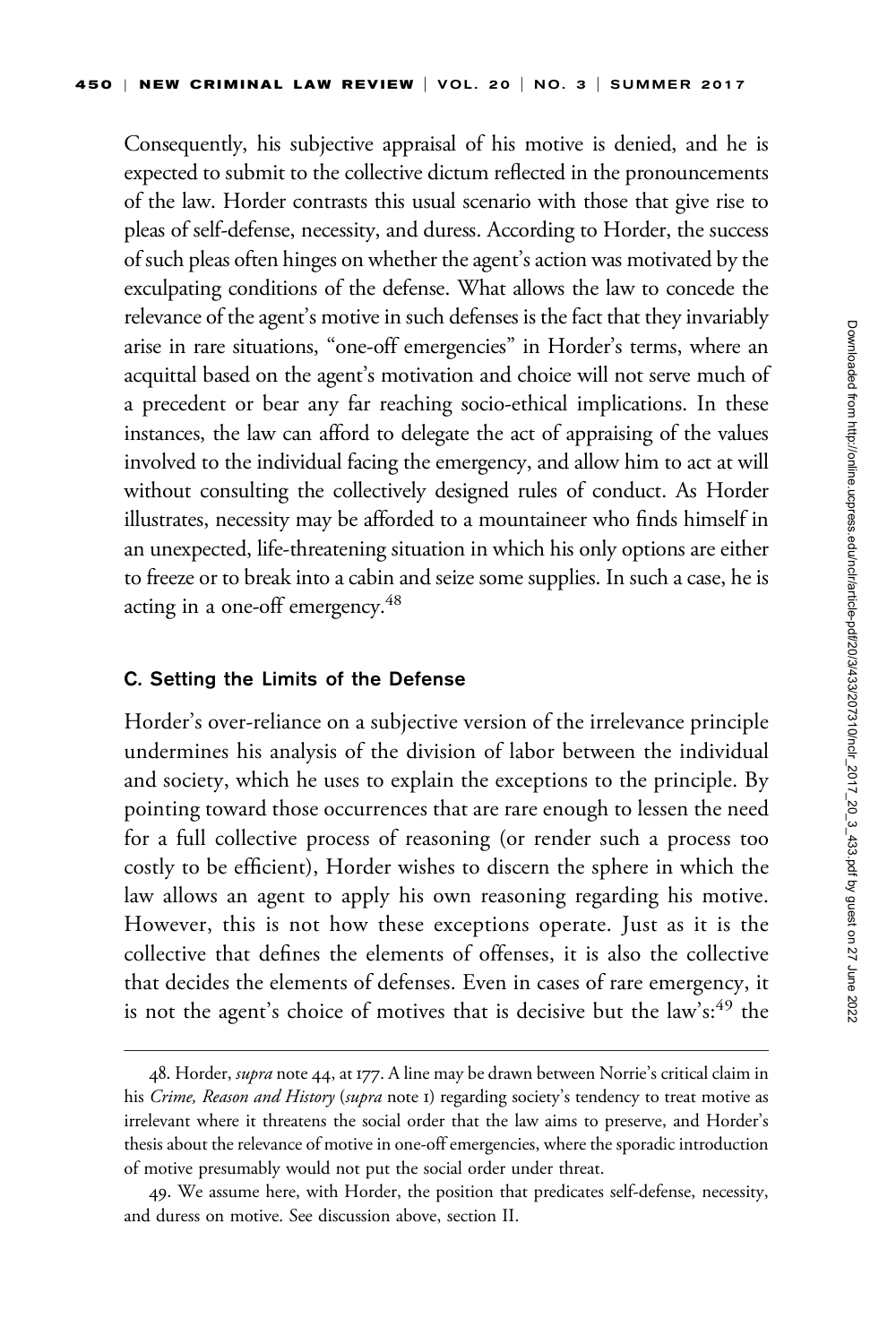agent is not free to act out of any motive of his choosing, but is restricted to those privileges pre-ordained by law. This is precisely why the instances that Horder refers to are covered by self-defense, necessity, and duress. The agent is only left with the choice of whether to act out of one of these recognized motives; his discretion does not extend to choosing which motives are relevant. The internal limits of each motive are also set by law and not by the agent. In necessity, for instance, weighing the relative values of the harm inflicted by the action and the harm evaded by it is not in the hands of the agent, but in the hands of the law, which ultimately rules on the question of the lesser evil. Moreover, most jurisdictions restrict the availability of the defense of duress for certain serious offenses, notably murder and treason.<sup>50</sup>

Horder views such restrictions on the availability of defenses to be part of the system of the division of labor, as a way for society to set limits on the sphere where individuals are given discretion in determining the value of their motives for offending.<sup>51</sup> But they are in fact more than that: through such restrictions on the availability of a defense the law does not simply indicate the sphere where individuals are given freedom to assess their motives, it actually dictates which motives will be recognized and in what circumstances. Even in rare emergencies, the actor is not given the authority to determine the value of his motives, but only a freedom to act from those motives that were already sanctioned by law. To use John Gardner's terminology in his theory of justifications, a prohibited act may only be

<sup>50.</sup> In addition to being pre-ordained by law, defenses are generally circumscribed by objective qualifiers based on such standards as reasonableness, adequacy, and proportionality. The objective standard serves to curtail the defense, making it unavailable to agents who hold subjective views that divert from those generally accepted. Thus, for example, the motives of fear and anger are not enough to provide the defendant with the partial defense of provocation, as the requirement of adequate provocation sets a standard by which only those who have enough regard for the law to brace themselves generally are afforded the defense, and not those who do not possess enough respect for other people's rights of self-expression and act murderously in face of behavior or speech that is not to their liking. See Andrew J. Ashworth, *The Doctrine of Provocation*, 35 CAM. L.J. 292, 311 (1976), and Fletcher, supra note 36, at 1306. Indeed, it is Horder himself who elsewhere advocates integrating objective factors into the analysis of excuses, stating that ''objective standards, in one form or another, are best understood as part of the necessary conditions, rather than as part of the sufficient conditions, for excuse.'' JEREMY HORDER, EXCUSING CRIME 28–29 (2004).

<sup>51.</sup> Horder, supra note 44, at 180.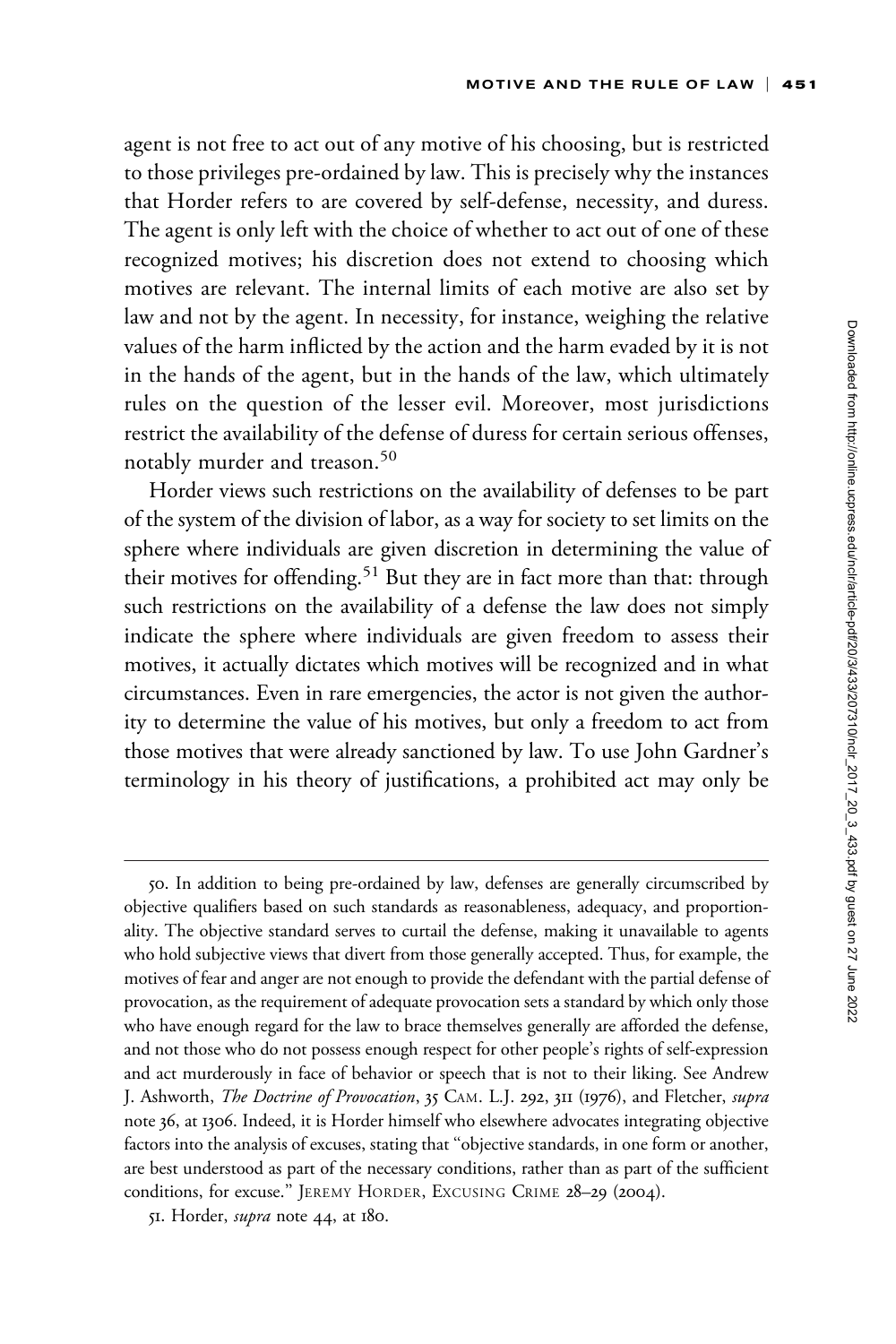justified if the actor's "explanatory reasons" for performing it correspond with the "guiding reasons" set by society.<sup>52</sup>

What we have in Horder's emergency cases are instances where the law must pronounce its decrees by using general standards rather than through narrow rules. Similarly to instances where the law uses general standards in offense definitions, the legality of the agent's conduct under standard-based defenses is appraised, but also determined by the court after the deed. The latitude afforded to the agent in these cases is misleading because it is limited in advance by the legislature and is subject ex-post to the discretion of adjudicators. Thus, although Horder is successful in pointing out a common characteristic of the justifying motives recognized by  $law^{53}$ —that is, their applicability to rare emergencies—the theory that he introduces does not support a meaningful conception of the irrelevance principle. Ultimately, individuals can hold a valid motive only if that motive, like any other element of liability, is authorized by the established legal order (which, as Duff showed us,  $54$  is better represented here by the legislature than by the courts). With this in mind, we turn to examine a formulation of the rule of law argument that purports to address the irrelevance principle with regards to the legislature.

# VI. THE ''STRICT'' VARIANT OF THE IRRELEVANCE PRINCIPLE

#### A. Equal Application and the Clarity of Legislation

Can an irrelevance principle stricto sensu, one that would apply to all functions of government irrespective of the particular divisions among them, be grounded in the rule of law? Obviously, it cannot be explained simply by the authoritarian notion of "rule of law, not of men"—as under this conception of the principle it is the law itself, through a restriction that

<sup>52.</sup> John Gardner, Justifications and Reasons, in HARM AND CULPABILITY 103 (A.P. Simester & A.T.H. Smith eds., 1996).

<sup>53.</sup> Note, however, that the notion of rare emergencies is incapable of explaining inculpating motives; on the contrary: there is little utility in enacting crimes of ulterior intent to account for rarely formed motives for action, and some inculpating motives, notably in hate crime legislation, are not temporary and passing but may sometimes constitute permanent dispositions.

<sup>54.</sup> Above, section IV.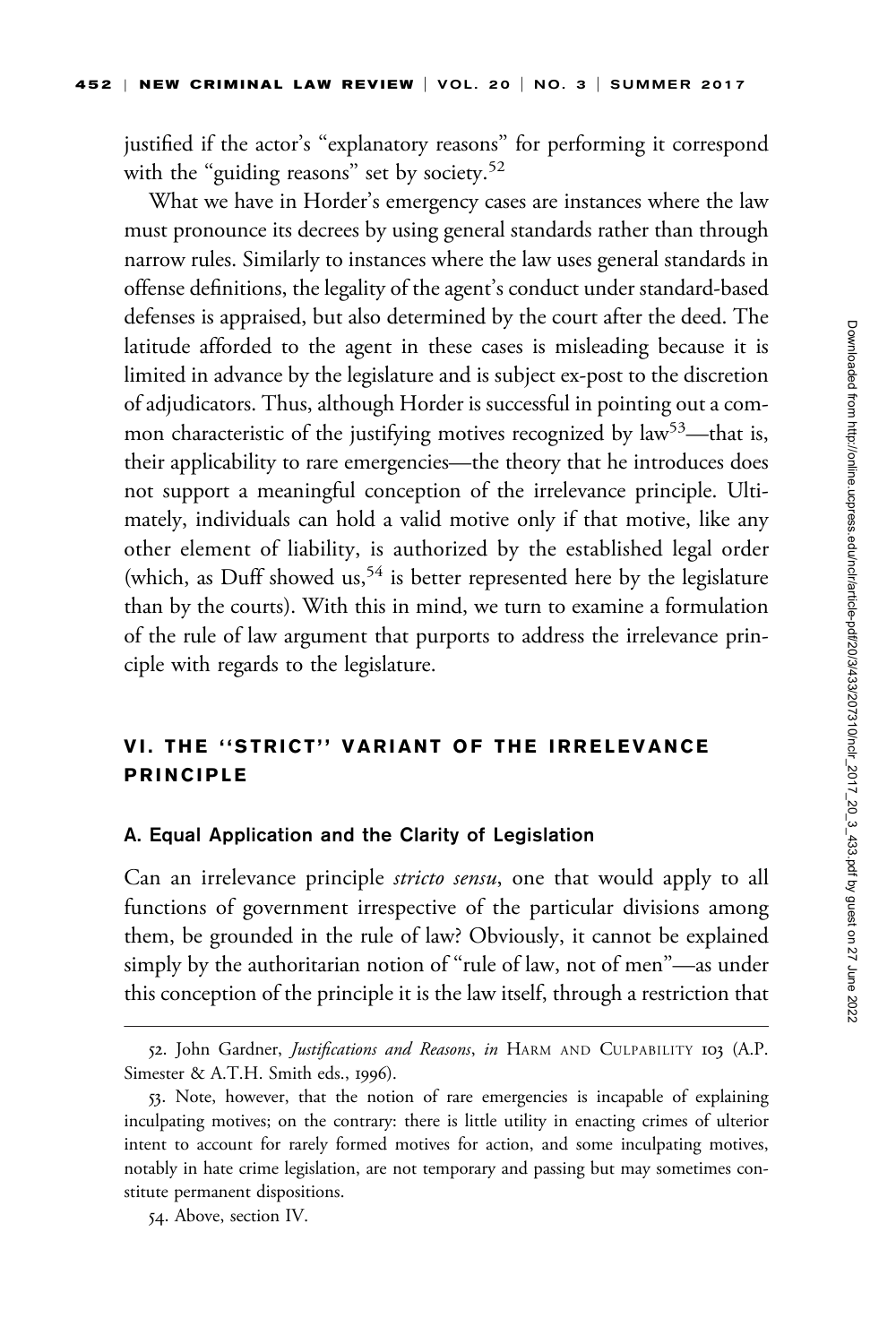is imposed even on the legislature, that is somehow prohibited from making reference to motive. Thus, the argument for the strict variant departs from the general meaning of the rule of law and shifts its focus to its particular formal conditions.

Attempts to ground motive restrictions that apply to legislation center on two requirements that stem from the rule of law, being: (1) equal application of the law, and (2) clarity of legislation. Thus, the question may be rephrased, and focus shifted to an examination of whether there is something about motives as such that is eminently harmful to one of these formal conditions. Equal application encompasses the requirement that similar cases be treated alike, meaning that law should be equally dispensed to any two individuals who act similarly. Where two defendants performed the same physical act, can legislation fairly distinguish between them based solely on the fact that different motives guided their respective actions? Stating the argument in this way helps us to see how it begs the question on the relevance of motive. We cannot hope to determine whether two similar physical acts based on different motives are different or alike before we decide if motives form relevant criteria for criminal responsibility.<sup>55</sup> Because the answer to the question of whether two otherwise similar acts become different due to distinct motivations is dependent upon the relevance of motive to criminal liability, it cannot inform us on this point (or serve a basis for the irrelevance of motive principle). We shall revisit the theme of equality in section VI below, where we find that disregarding motives in the attribution of liability may advance formal equality while, at the same time, hindering substantive equality among defendants.

## B. Vague or Contestable Legal Norms

Is the pursuit of statutory clarity particularly thwarted by the introduction of motives into criminal legislation? Arguably, with moral sentiment being varied and often polarized, certain motives do not lend themselves to the neatness and clarity mandated by the rule of law. The assessment of a motive's relevance to culpability is infamously messy. It is said that when motive rears its head in the courtroom,<sup>56</sup> it opens up Pandora's Box<sup>57</sup> and

<sup>55.</sup> On this question, see Douglas Husak, The Cost to Criminal Theory of Supposing that Intentions are Irrelevant to Permissibility, 3 CRIM. L. & PHIL. 51 (2009).

<sup>56.</sup> To use Norrie's polemical language. NORRIE, supra note 1, at 53.

<sup>57.</sup> Reference made by Husak, *supra* note 10, at 12.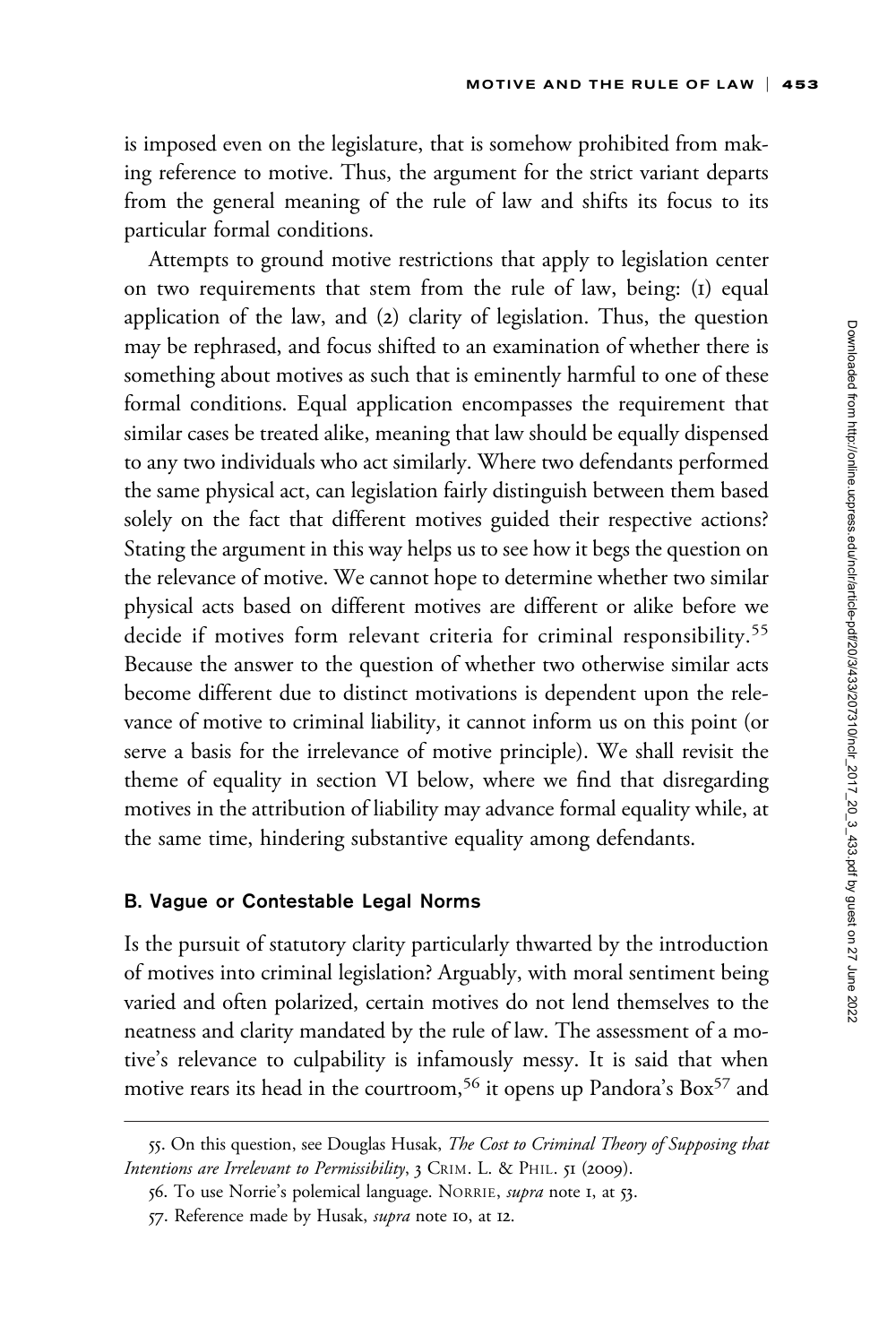risks turning the courtroom into an arena for political, theological, and ideological debate.<sup>58</sup> It should however be remembered that the exclusion of motive from the assessment of culpability also signifies, in itself, an ideological stance implying a decision to disregard such common motives for offending as poverty and conscientious conviction. Moreover, clarity considerations do not preclude resorting to some motives where value and commensurability are generally agreed upon.

Thus, the consideration of clarity cannot afford adequate support for an all-encompassing version of the irrelevance principle. It could, however, suggest that motives should, as much as possible, be narrowly defined to minimize subjective value judgments factoring into judicial decisions. If, in the case of some motives, this is impossible to achieve justly (in terms of equality, for instance), that may suggest the irrelevance of *such* motives. What the argument ultimately comes down to is that legislated motives should not be exceedingly open-textured and leave too much room for subjective moral discretion. The matter is one of specificity, which calls to mind the division of labor between the legislature and the judiciary on which Duff builds his argument for the irrelevance principle:<sup>59</sup> when a motive is too vaguely defined, there is a danger that judges and juries may let their extra-legal attitudes affect their decisions, and substitute their own subjective morality or their assessment of a party's character for fact finding.<sup>60</sup>

Another constraint on the clarity of motive elements may result not from their contestable character or their political charge, but from their abstract nature. Consider, for example, the well-known case of Chandler v. DPP.<sup>61</sup> Here, the court dismissed the appellants' claim that they acted in accordance with a commendable and legally sanctioned motive when entering a prohibited militarized zone, seeking to further the aims of nuclear disarmament through non-violent demonstrations of civil disobedience.

<sup>58.</sup> See for example Wasik, *supra* note 14, at 548.

<sup>59.</sup> Above, section IV.

<sup>60.</sup> But compare Kent Greenawalt, The Rule of Law and the Exemption Strategy, 30 CARDOZO L. REV. 1525 (2009), who finds that standards may be necessary, sometimes beneficial, and at any rate prevalent in legal doctrine, and therefore should not be deemed an obvious violation of the rule of law—even when applied to considering motive in assessing criminal liability: ''with legal references to mental states, including motives, we must be cautious about condemning open-ended standards as violations of the rule of law.''

<sup>61.</sup> See note 6, supra.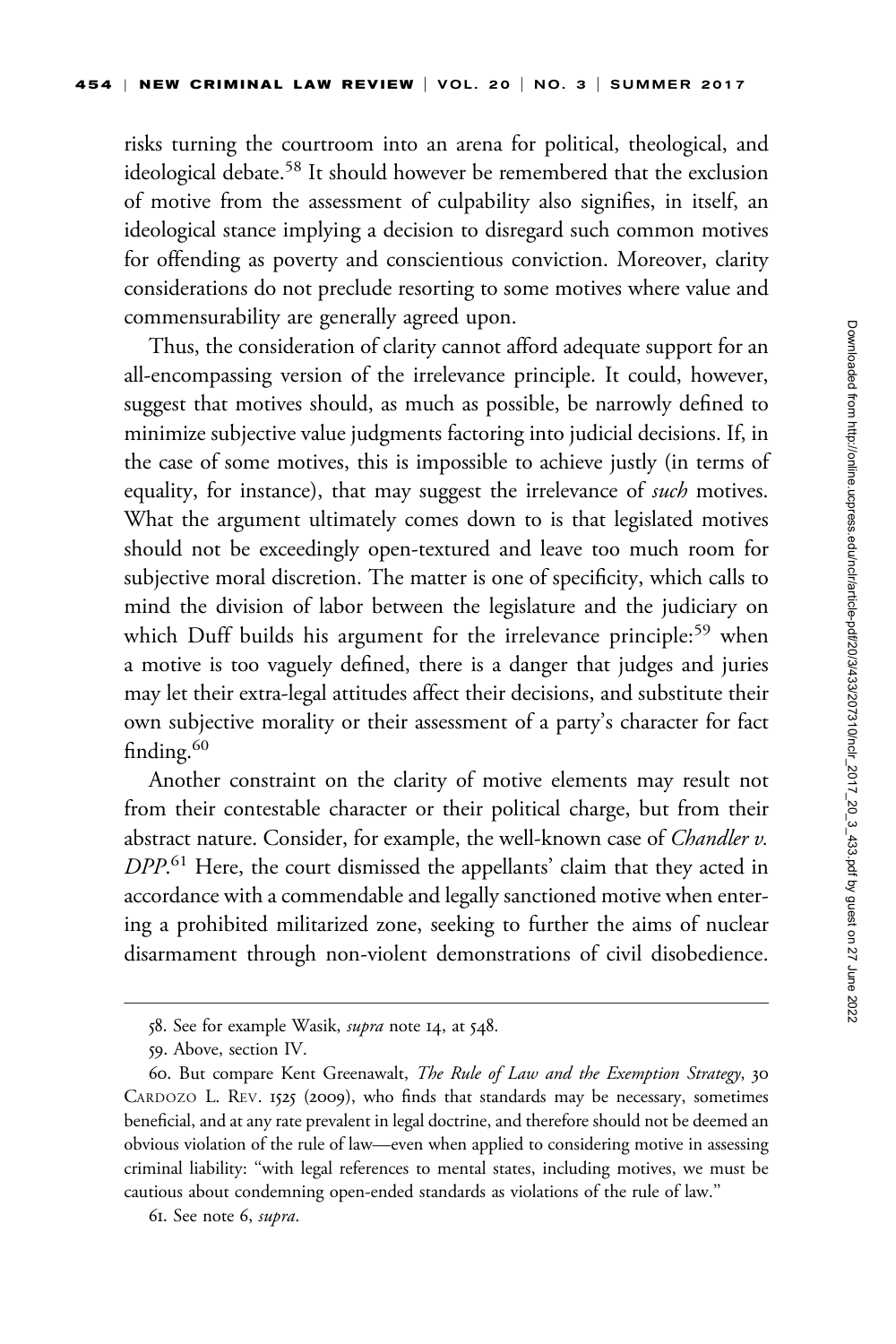The difficulty in this case may not have necessarily arisen from the possibility of giving relevance to motive as such, but from the particular framing of the motive found in § 1 of the Official Secrets Act, 1911, as ''for a purpose prejudicial to the safety or interest of the state.'' This may well be too open-textured to easily exclude the defendants' seemingly honest claim that their concern was for the safety of the state and its interests as the defendants saw them.<sup>62</sup> From this perspective, the intent or motive requirement in the offense may benefit from a more specific definition, such as ''obstructing the policy chosen by the state.'' This way, the question of policy is neither in the hands of the defendant nor in the hands of particular adjudicators.<sup>63</sup>

Where motives are not framed in terms of reasons for action but consist instead of emotions, the problem is exacerbated. How can the legislature confine or define in more concrete terms its framing of feelings such as fear, anger, or racial hatred? Yet, even here it may be argued that the drawbacks of a vaguely drafted motive parallel the drawbacks of vagueness in general and not those of motive-based liability.<sup>64</sup> After all, many legal factors are inescapably abstract, such as causation, omission, and reasonableness.

## C. William Wilson and the Offense-Defense Distinction

The quest for legislative clarity leads William Wilson to argue for the middle ground between relevance and the strict irrelevance of motives to criminal liability. According to Wilson, a favorable balance is struck when motives are excluded from the definition of offenses and relegated to the realm of defenses. Freeing the criteria of criminal liability from the complexities of motive sustains the clarity of the moral principles they express.<sup>65</sup> Wilson argues that his solution is particularly helpful where the prohibited conduct embodies a moral proscription, such as in crimes of

<sup>62.</sup> Although, even given the statute's wording, it is reasonable to assert that the interests of the state are to be determined by the state.

<sup>63.</sup> Of course, a legislator may be liberal enough to allow good-willed demonstrations against state policy, which highlights the dilemma of balancing the level of specificity in which to frame motives within criminal legislation.

<sup>64.</sup> Binder, supra note 1, at 90.

<sup>65.</sup> WILSON, supra note 14, at 131. Notice how Wilson's view offers yet another conception of the irrelevance of motive principle, which may be termed ''the irrelevance of motive to offense definition'' variant. However, as we shall soon see in the text, Wilson qualifies this principle by accepting that for some offenses, motive is indispensable.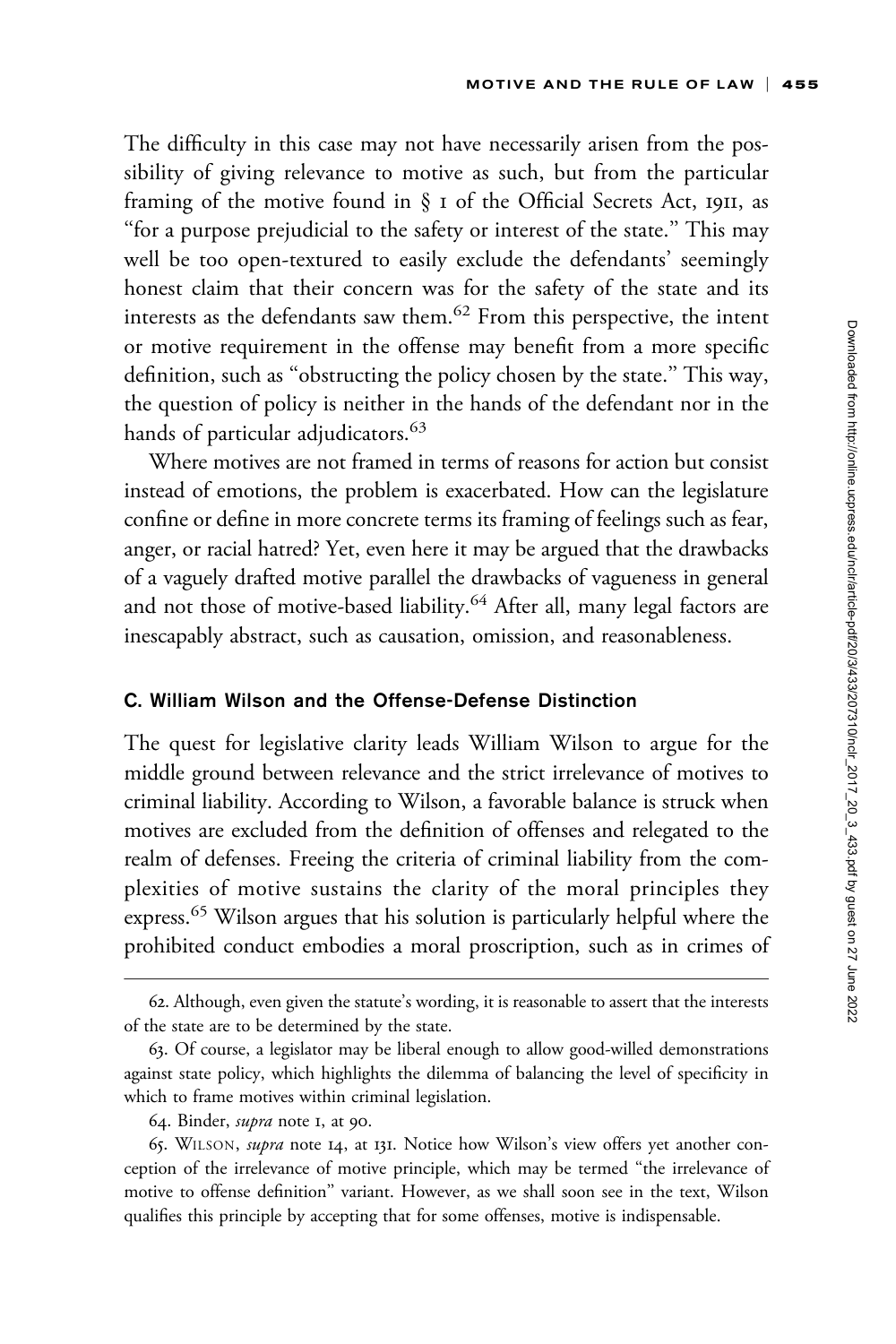physical violence, in which case ''lending an actor's reasons for [action] a defining role in the offense would be self-defeating.''66 Excluding motive from the definition of such offenses helps to achieve a ''clarity of purpose, which allow us to know what is the 'right' thing to do without our having to engage in complex moral inquiry.''

This line of argument is open to two kinds of criticism. First, Wilson fails to provide a convincing criterion by which to discern those offenses that he himself agrees should include in their definition the agent's reasons for action—for example, in crimes of ulterior intent such as theft and blackmail. These, Wilson claims,<sup>67</sup> should be reserved for cases where the act specified by the offense is only wrong if done for the wrong reasons, in which case "one makes naturally the excusability or justifiability of D's conduct a prominent role in the definition of the offense.''68 But, it is very hard to make the distinction, even with regard to those offenses which Wilson uses to illustrate his point. It is not readily shown why acts of appropriation of another's property (in theft) or of making a demand or a threat on another whereby infringing his autonomy (in blackmail) are categorically different from acts of physical assault, so that in the former it is natural to include the motive in the definition of the offense, whereas in the later it is self-defeating. It would seem that in all three cases, the act in question could have been instigated by good (justifying) motives or by bad (inculpating) ones, and it is not at all obvious in which of these offenses the motive should be considered wrong-constituting and therefore part of the offense definition.

Relating to the desirability of constructing the offense of assault with intent to rape $^{69}$  as a fitting (fairly labeling) category between attempted

68. WILSON, *supra* note 14, at 131.

69. This offense illustrates the conflation of motive and intent, discussed in the text at notes 7–8 above. The actor performs an assault wishing to rape, perhaps in view of gaining sexual gratification. He intends both to rape and to gain sexual gratification. At the same time he is motivated to rape for the instrumental value he believes it to have, and he is motivated to gain sexual gratification for the intrinsic value he believes it to have. Some would label the wish to rape as an irrelevant *motive* for the offense of assault and as a relevant intent for the offense of assault with intent to rape (and indeed label the wish to gain sexual gratification as an irrelevant motive for the offense of assault with intent to rape, but as a relevant intent in relation to several offenses in the Sexual Offenses Act 2003, which are

<sup>66.</sup> Id.

<sup>67.</sup> Following Jeremy Horder, Crimes of Ulterior Intent, in HARM AND CULPABILITY 153 (A.P. Simester & A.T.H. Smith eds., 1996).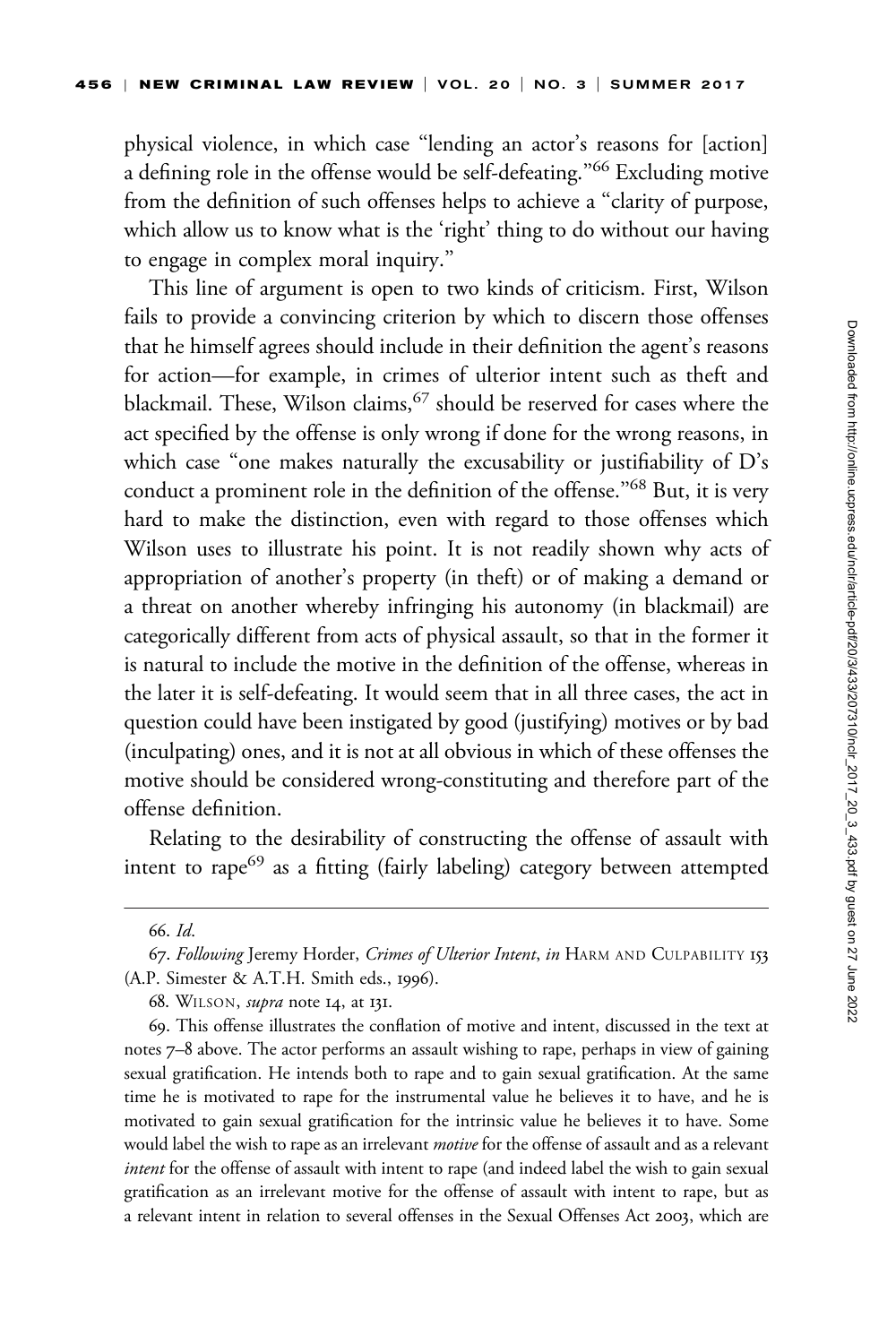rape (reserved for conduct more advanced toward completion of the act required in that offense) and simple assault (which undervalues the sexual nature of the assault), Wilson writes that ''[w]ithout forms of criminal wrongdoing which take full account of the practical significance of intentions accompanying actions, the temptation is to force such examples of moral wrongdoing into legal pigeonholes they were not made for."<sup>70</sup> But can this not be also said about classifying murder for financial gain and euthanasia under a single offense, which Wilson seems to favor in order to promote legislative clarity?<sup>71</sup> In both instances, different motives for action, carrying different moral significance, may be noticed or ignored by the law. Arguably, the difference between paid assassination and mercy killing is much more significant than that between assault and assault with intent to rape—yet Wilson champions only a distinction of the latter (though he advocates mitigation in the sentence of the mercy killer).

Second, and what is more fundamental from the standpoint of legality and clarity, some motives are often regarded to be rules of conduct, which means that they should publicly communicate as clear a message as possible as to the acceptable parameters of pubic demeanor. These may include the desire to consummate an offense in attempt liability, as well as the justifying (if not also the excusing) motivational defenses. Considering the established role of justifications as rules of conduct<sup>72</sup> (and assuming that the availability of such defenses is indeed predicated on motive), $73$  then they should clearly instruct any person facing an attack on his body about the limits of self-defense and let anybody faced with necessity know that it is permissible to commit the lesser evil in the situation. Arguably, this means that these justifying motives should be accentuated in the legal directives, rather than hidden in the realm of defenses. It may be retorted

predicated on a which to achieve sexual gratification). This distinction between motive and intention is circular and not helpful, as shown in note 19 above.

<sup>70.</sup> WILSON, supra note 14, at 143, agreeing with Horder, supra note 67.

<sup>71.</sup> WILSON, id. at 131.

<sup>72.</sup> GEORGE P. FLETCHER, RETHINKING CRIMINAL LAW 810–13 (1978); John Gardner, The Gist of Excuses, 1 BUFF. CRIM. L. REV. 575, 597 (1998). On the distinction between rules of conduct and rules of adjudication in general, see: Meir Dan-Cohen, Decision Rules and Conduct Rules: on Acoustic Separation in Criminal Law, 97 HARV. L. REV. 625 (1984); Paul H. Robinson, Rules of Conduct and Principles of Adjudication, 57 U. CHI. L. REV. 729 (1990); Peter Alldridge, Rules for Courts and Rules for Citizens, 10 OXFORD J. LEGAL STUD. 487 (1990).

<sup>73.</sup> See discussion in note 10 above.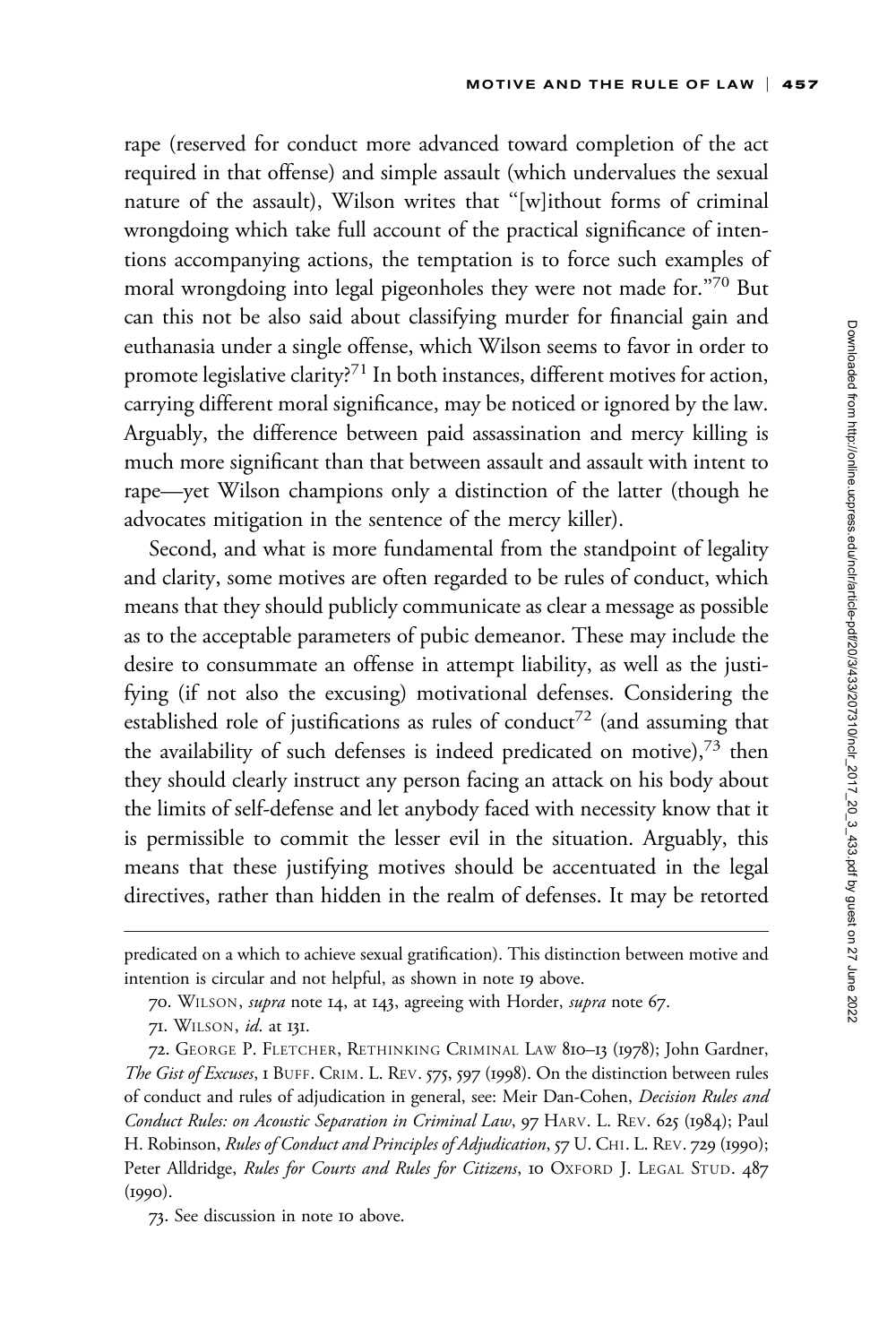that the actor is expected to consult the words of defenses as well as those of offenses before proceeding to act, but if that is the case, then the complexity associated with motive will be retained wherever considerations of motive are placed. Either way, the distinction between elements of the offense and elements of the defense is not as natural as Wilson would have us believe. It follows that the question of clarity hinges on whether relevant motives may be confined and clearly stated, rather than on whether motivational elements are positioned in offenses or in defenses.<sup>74</sup>

A balance needs to be struck between clarity and substantive justice. For example, the interest of equal application of the law and the concern with clarity of legislation may sometimes conflict: if motives are defined too widely, for example, "exemption for religious motives," then clarity will be subverted (in the extreme, each individual will be judged according to his beliefs and preferred methods of worship—or, alternatively, in accordance with the beliefs of individual adjudicators).<sup>75</sup> If, however, motives are defined too narrowly, for example, by accommodating the practices of some religions and not those of others, inequality might ensue. Surely, absolute rules are clear, and clarity will be kept by a rule of ''thou shall not kill under any circumstances or out of any motives however noble,'' but this cannot be said to make for fair law. Inevitably, some motives will have to be recognized and other discarded.

<sup>74.</sup> This is not to say that the practice of relegating certain motives to defenses is misguided, only that it is not necessarily guided by clarity. Factors such as efficiency may be decisive in this matter, for example, where a justifying motive is relevant to a large group of offenses, and it may prove more practical to account for it in a general defense than to have it countlessly reiterated. Furthermore, Wilson, relying in part on Richard H. S. Tur, Subjectivism and Objectivism: Towards Synthesis, in ACTION AND VALUE IN CRIMINAL LAW 213 (S. Shute, J. Gardner, & J. Horder eds., 1993), writes that the division of elements between offense and defense allows for non-fundamental changes in a community's core values to be filtered more flexibly via changes in defense definitions rather than through changes in the reflected prohibition. In other words, we can add or subtract defenses according to current mores without compromising our fundamental values. See WILSON, *supra* note 14, at 270-71. This concern may also be relevant to some motivational elements.

<sup>75.</sup> We assume that ''religious motives'' are construed widely enough to include all convictions, otherwise inequality may ensue from the demarcation of acknowledged religions.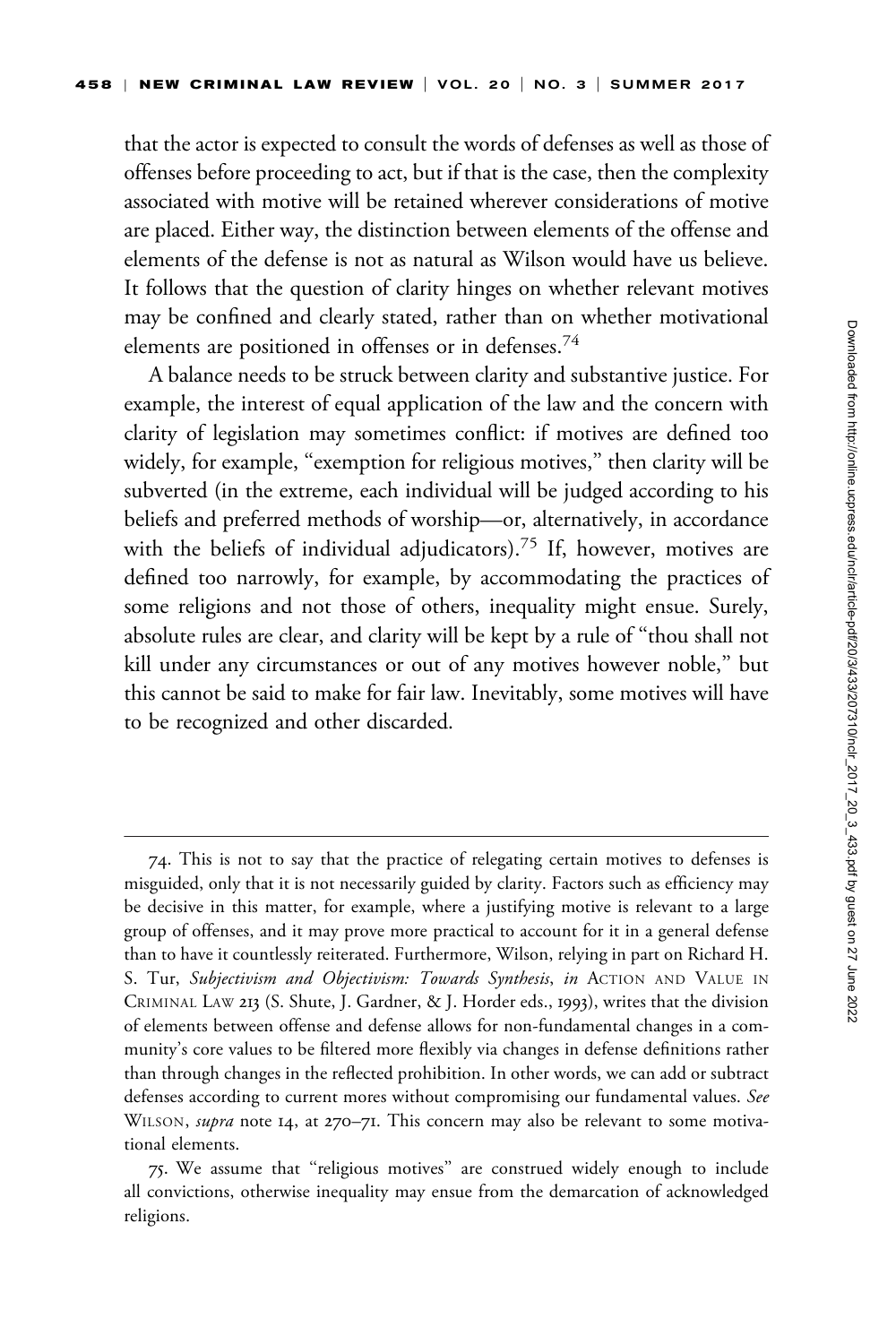# VII. HOW MIGHT MOTIVE PROMOTE THE RULE OF LAW?

Showing the failure of a central set of arguments in support of the irrelevance principle does not dictate that motive is forever relevant to liability. Leaving aside the possibility that other arguments in support of the irrelevance principle, besides those that rest on the rule of law, may be sound, there may still be good reasons to disregard motives in many particular instances. As we have seen, such reasons are sometimes rooted in the rule of law, for example, regarding those motives that cannot be stated except in a way that would harm clarity or neutrality.<sup>76</sup> The point is that law does not face an all-or-nothing choice between a complete disregard of motives and an obligation to nuance each verdict with motivational considerations. One should indeed be suspicious of the prospect that there should be a monolithic notion of ''motive'' to support any comprehensive claim about the interrelation between motives and criminal liability.

If we concede the varied nature of culpability, then we may also allow that, at times, the very factors that are said to count against the inclusion of motive in liability will point in the opposite direction. Thus, as a closing remark, we wish to briefly point to places where the rule of law may, in fact, be advanced by the introduction of motive to the assessment of liability.<sup>77</sup> This link works on several levels.

First, by abandoning the dogma of the irrelevance principle we can begin to openly discuss important topics such as the measure of favorability of different motives, a debate that is often prematurely silenced by the hegemonic position of the irrelevance principle. Since, as we have seen,<sup>78</sup> the irrelevance principle is descriptively false, and motivational elements are present in doctrines of liability as well as in concrete offenses and defenses, acknowledging this fact is an important first step for any illuminating discussion of those legal rules that may include motivational elements. By acknowledging motive's relevance to liability, specific motivational elements will not be criticized simply as a violation of the

<sup>76.</sup> Above, section VI.

<sup>77.</sup> This claim is distinct from the historical observation that the irrelevance of motive principle was initially designed with the aim of promoting fidelity to the rule of law. For the historical perspective, see Binder, supra note 1, at 3.

<sup>78.</sup> Above, section II.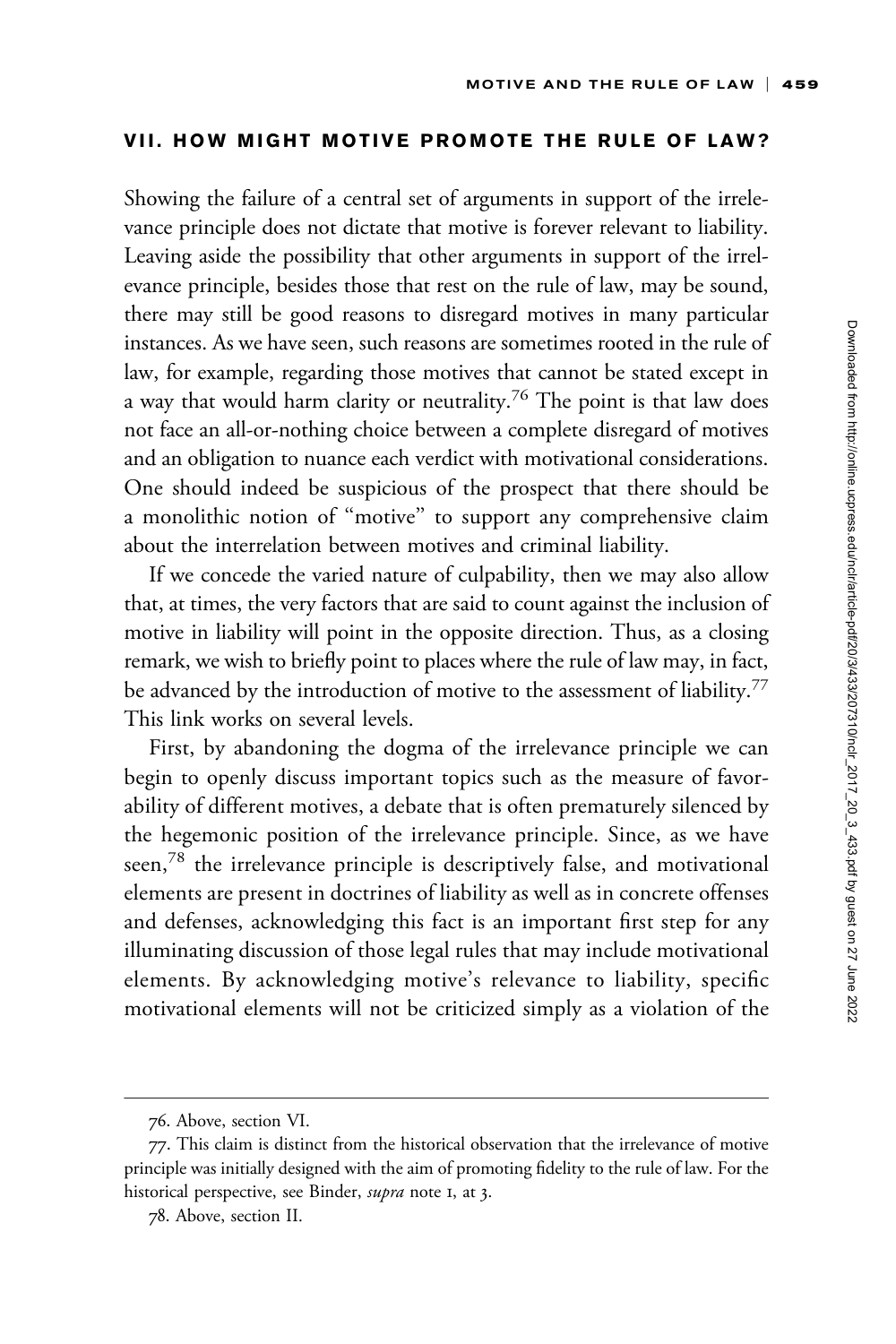irrelevance principle, but rather assessed according to their specific merits and demerits as elements of crime.

Second, in certain instances the rule of law may be advanced by the introduction of new motivational elements into criminal directives. One way of stating the case is by holding that where a strong sense exists within a community that a certain motive ought to matter in determining guilt, then this motive should be part of the criminal law in order to ensure greater adherence to the rule of law.<sup>79</sup> Another possibility is to hold that allowing a place for individual motives in the criminal law advances the rule of law in the sense of our ability to keep a satisfactory legal and political system in operation over time, by helping it to maintain the legitimacy of these rules.<sup>80</sup> This idea holds true not only with respect to the introduction of motive in general, but also to concrete motives. Where the policy behind the statute has more to do with an agents' motive than with physical acts or the resulting harm, the rule of law requires reference to motive. In these cases, adhering to the irrelevance principle means either defeating the policy or formulating the law through proxies for the existence of the pertinent motive, which, if the proxy cannot completely overlap with the existence of the motive, will result in unfairness and substantive inequality.<sup>81</sup> For example, the offense of theft is grounded on the thief's motivation (in the sense of ''reason for action'') to deprive the appropriated goods from their rightful owner. Barred from resorting to this motive, the offense of theft would have to be either discarded for being overly inclusive (incriminating otherwise innocent acts as well as wrongful acts of appropriation) or restricted by means of proxies that would limit its scope. If we believe that the wrongfulness of theft is dependent on the actor's wish to deprive the owner of the stolen goods, what elements could adequately substitute for this motive, in a way that would give the offense the form that we desire? The same may be said of emotional motives, such as hate: without resort to this emotion in the prohibitory norm, what are known as ''hate crimes'' or racially aggravated crimes would have to be either discarded or formulated through substitutes

<sup>79.</sup> Elaine M. Chiu, The Challenge of Motive in the Criminal Law, 8 BUFF. CRIM. L. REV. 653, 673 (2005).

<sup>80.</sup> Parry, supra note 2, at 456.

<sup>81.</sup> Jeremy Waldron, One Law for All? The Logic or Cultural Accommodation, 59 WASH. & LEE L. REV. 3, 6–7 (2002).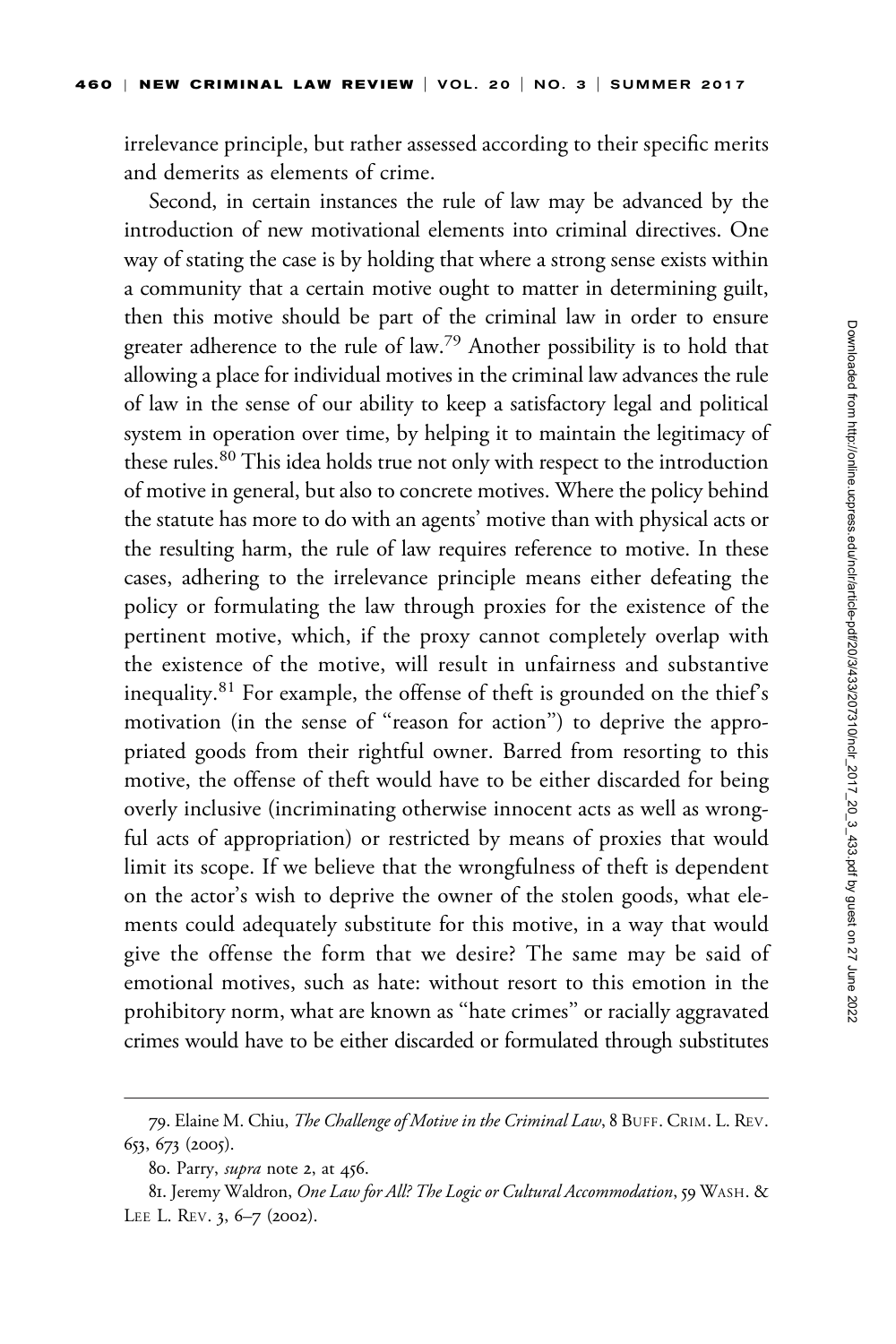that would not capture the true essence or the right limits of the conduct intended for criminalization.

Which leads us to a further, third link between motives and the rule of law, centering on equal application of the law. As we have already observed, <sup>82</sup> the question of equal application depends on whether the acts that are similarly treated are indeed similar, or whether diverging motivations render them different. Determining a set of criteria for assessing what constitutes the same act is illusive. Quite often different mental states render two seemingly similar acts different.<sup>83</sup> Take, for example, the extreme cases of mercy killing and mercenary killing: although both involve similar physical conduct and share some common mental criteria (notably, the willing of another human's death), differing motivations may render them two very different acts. One may rightly criticize law for neglecting to afford this difference its due significance. Even in the more mundane context of religious exemptions, the normative evaluation of conduct may vary according to motive, sharply separating circumcision from criminal mutilation, worship under the influence from drug use, and sacramental wine consumption by kids from underage drinking.<sup>84</sup> Thus, a blanket prohibition on underage wine consumption may advance formal equality, while substantively discriminating against those minors who consume wine for communion or kidush.

For Kent Greenawalt, the issue of upholding the rule of law in such instances hinges on the legislature's motives in formulating an offense or defense in terms of motive:

If the crucial considerations come down to effective deterrence and competing views about ''just'' punishment, we should not understand a well considered decision to [introduce a certain motive into criminal legislation] as an offense to the rule of law (whether or not we actually agree with that decision). ... If, however, legislators act thoughtlessly or in response to pressure *and* they categorize exemptions in terms they cannot reasonably defend, then we may say that they have failed to act in accord with the rule of law value that similar acts should be treated similarly.<sup>85</sup>

This is surely right, although it is not unique to motives or indeed confined to mental states. It would appear that all the elements of criminal

<sup>82.</sup> We touched on the theme of equal application in section VI, above.

<sup>83.</sup> Greenawalt, *supra* note 60, at 1521.

<sup>84.</sup> Id.; Waldron, supra note 81.

<sup>85.</sup> Greenawalt, supra note 60, at 1529.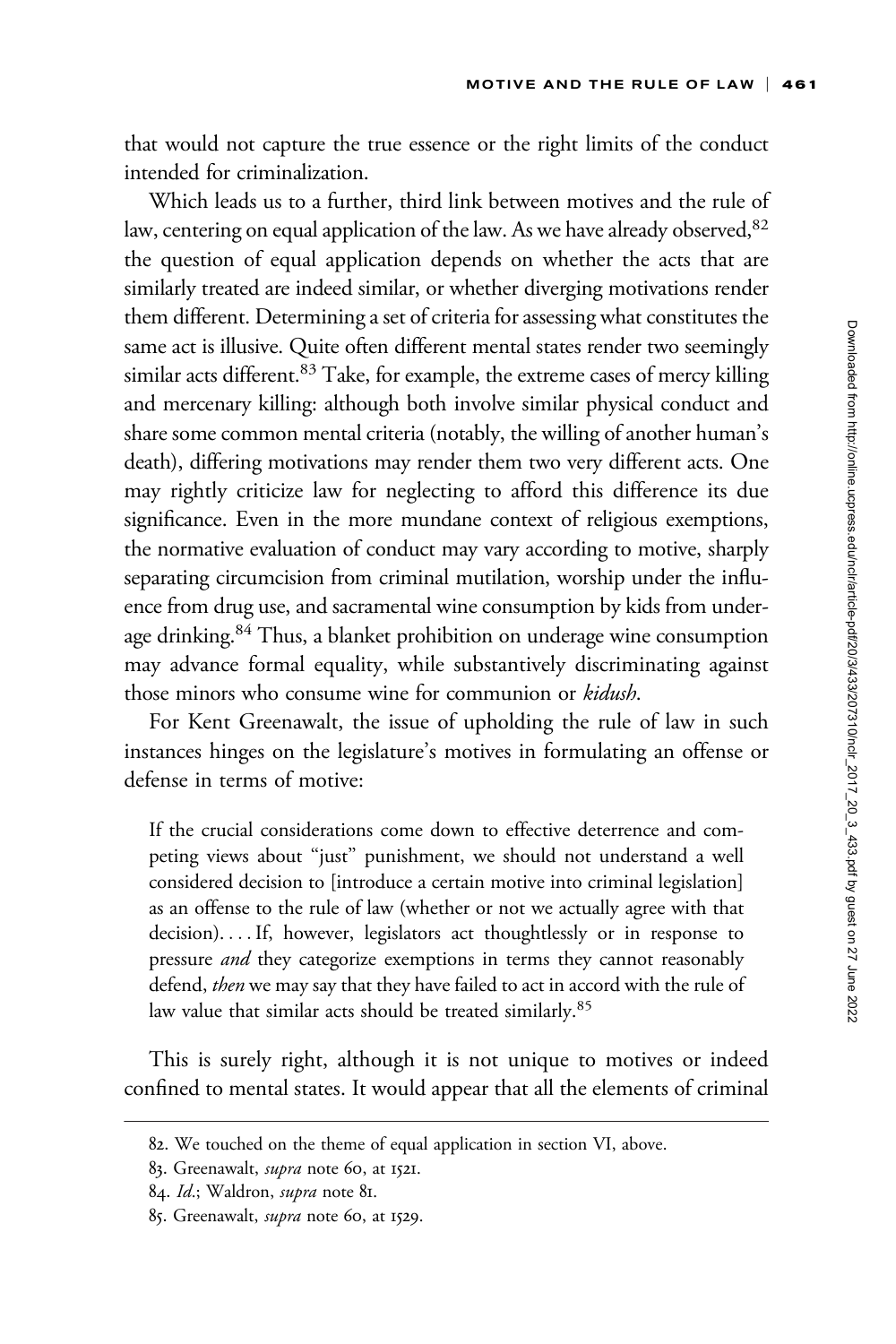law directives should be subject to the conditions of thoughtful legislation and defensible terminology (think once again of the criminalization of attempted suicide and homosexual conduct). But, the important point to take is that motives, like other elements of crime, do not inherently harm the rule of law and, at instances, can advance it. Sometimes *actus reus* and the non-motivational elements of mens rea cannot sufficiently capture the complexities of criminal liability. As we have illustrated above, the basic constituents of crime may not be reliable criteria under which to differentiate religious practices from delinquency. If this distinction is important to society, another dimension is needed to adequately construct criminal prohibitions. Otherwise, we risk the possibility of laws being arbitrarily narrow or broad. With its added precision, clarity, and descriptive power, motive may bolster equal application of the law while enabling people to better organize their affairs. As a result, the introduction of at least some motives may have the potential to significantly advance the rule of law.

## **CONCLUSION**

We have identified and examined three manifestations of the rule of law argument, which gave rise to three variations on the irrelevance of motive principle in criminal law. These are: (1) the *subjective variant*, whereby it is claimed that the revocation of the irrelevance principle would mean that each defendant would be judged according to his own perception of the permissibility of his conduct based on his subjective assessment of the reasons that lead him to act; (2) the *division of labor variant*, holding that the irrelevance principle is directed at adjudicators, who, when reaching a verdict as to the guilt or innocence of a defendant, ought to be barred from making reference to any motive that is not preordained in legislation; and (3) the strict variant, which argues that even the legislature should not be allowed to infuse motives into the directives of the criminal law, lest the values of equal application and clarity of legislation be undermined.

We found all three variants to be unconvincing. Proponents of the subjective variant are right to claim that allowing each agent to assert his assessment of the normative value of his motives for wrongdoing would be detrimental to the rule of law. But as society cannot afford to bow to each agent's subjective assessment of the merit of any of the elements of offending, this argument has nothing in particular to say about the phenomenon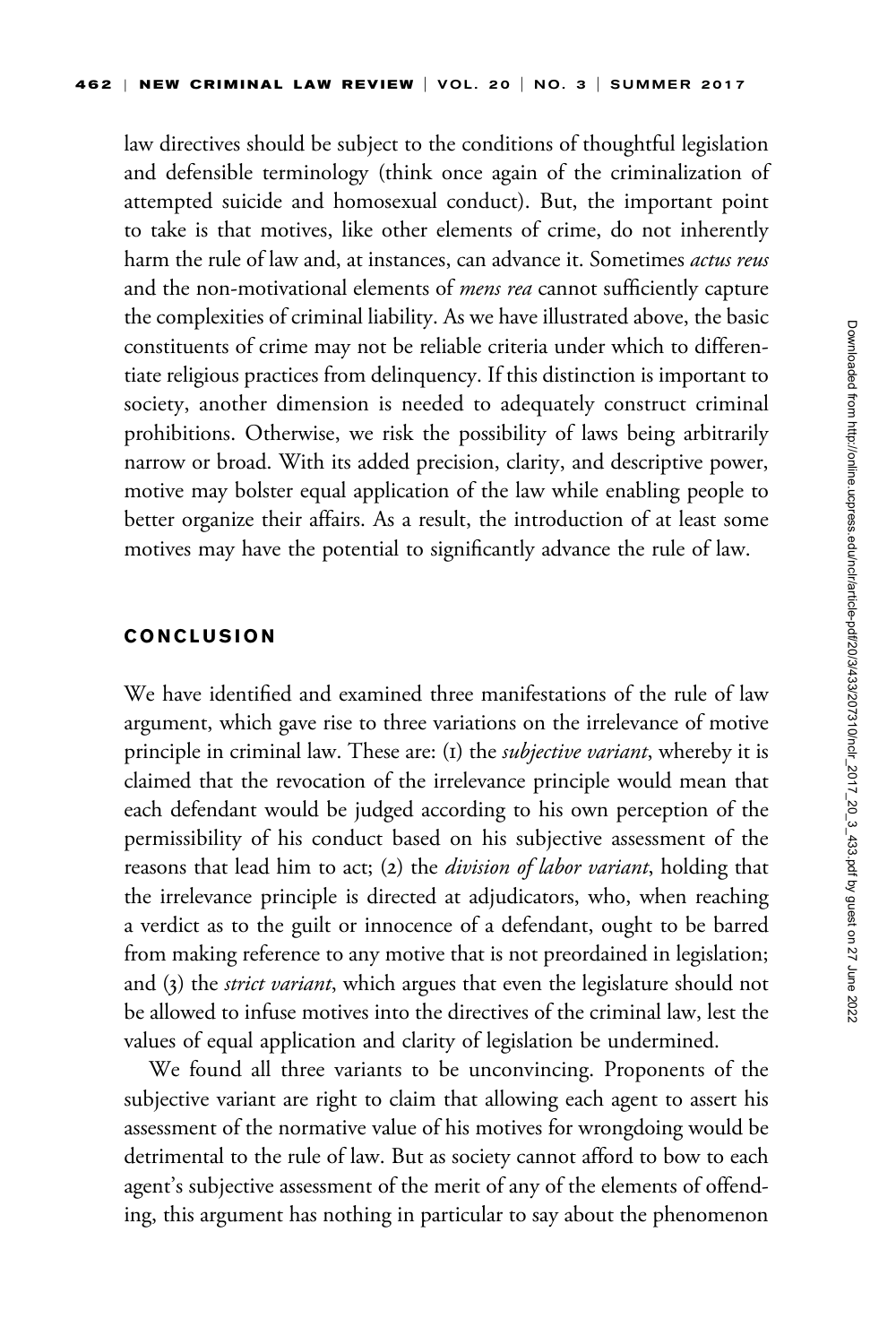of motive, and its attack is misdirected at a radical value subjectivism that no mainstream commentator of criminal law has ever seriously advanced. Ultimately, individuals may claim a valid motive only if it is endorsed by the legal decrees of the collective, but this is also true of the other components of the mental element—and, indeed, of the constituents of the physical element as well. The second variant, which emphasizes the division of labor between the legislature and the courts, advances parliamentary supremacy in the formulation of criminal directives. This principle too is not specific to the topic of motive. It is a facet of the wider principle, which states that in determining liability in general, the courts should closely trace those (and only those) elements of offenses and defenses that were set in legislation. Furthermore, the literature that introduced the division of labor variant has not produced a unique characteristic of motives that would render them unsuitable as interpretive tools, and has failed to adequately reconcile the fact that on any recognized account of the irrelevance principle, courts are free to consider motives at the sentencing stage. The third variant, which endeavors to base the irrelevance principle on the rule of law requirements of equal application and clarity of legislation, is also unsuccessful. Arguing equal application for similar conduct where two similar acts were accommodated by different motives begs the question of whether motive indeed has a relevant effect on the moral and legal value of conduct. Arguing from clarity can only justify a tendency to dismiss those particular motives that do not lend themselves to clear formulation.

We can conclude that rule of law considerations cannot serve to support the irrelevance principle. In their most far-reaching form, rule of law arguments may vindicate a much more modest claim than the irrelevance of motive: they serve as a useful reminder that when applying motives to criminal directives, one ought to be sensitive to questions concerning the clarity of norms, the precise scope of application, and the idea of equal application under the law. But, it is hard to show how even this modest claim is particular to motives and why it should therefore apply in this context more strongly than with regard to the other constituents of the offense, particularly in respect to other vague and abstract elements such as causation, omission and reasonableness.

Furthermore, in some instances the rule of law will be advanced by the introduction of motive to the assessment of liability. If motives are carefully analyzed and their scope of application plainly defined, motives may be used to provide both clarity and substantial equality where other elements